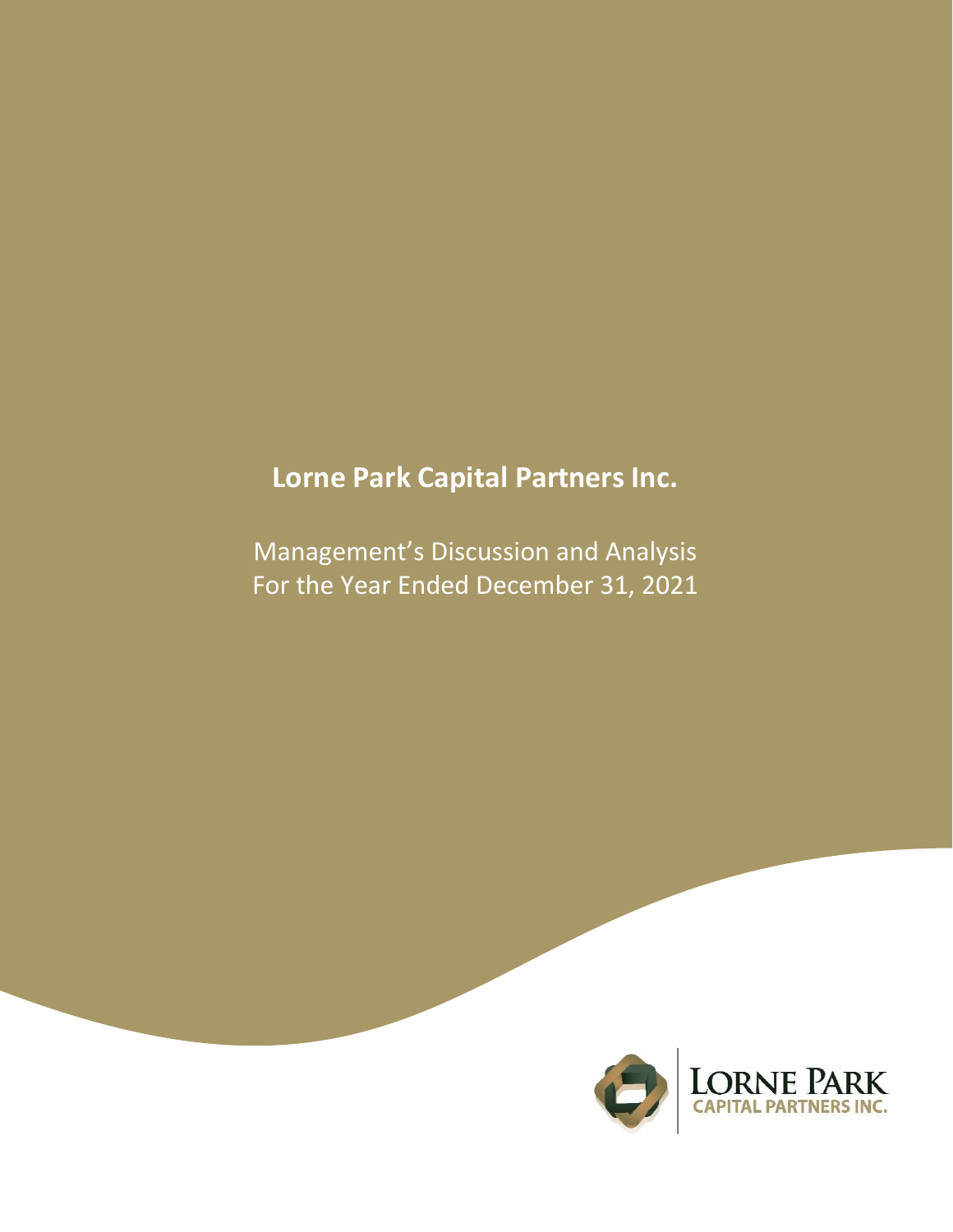#### **Introduction**

This Management's Discussion and Analysis ("MD&A") document, prepared on February 24, 2022, should be read in conjunction with the audited consolidated financial statements of Lorne Park Capital Partners Inc. ("LPCP" or "the Company") as at December 31, 2021.

This MD&A and the consolidated financial statements are expressed in Canadian dollars and prepared in accordance with International Financial Reporting Standards ("IFRS"), as issued by the International Accounting Standards Board ("IASB"). The information in this MD&A is presented on a consolidated basis. The Canadian dollar is the Company's functional and reporting currency for purposes of preparing the financial statements given that the Company conducts most of its operations in that currency. Accordingly, all dollar references in this MD&A are in thousands of Canadian dollars, unless otherwise specified. The use of the term "prior period" refers to the quarter and year-to-date ended December 31, 2020.

The offices of LPCP are at 1295 Cornwall Road, Unit A3, Oakville, Ontario, L6J 7T5 and further inquiries regarding the Company may be directed to its Chief Executive Officer, Robert Sewell, at (905) 337-2227 or by email at investor.relations@lpcp.ca.

#### **Forward-Looking Statements**

This MD&A contains forward-looking statements concerning anticipated future events, results, circumstances, performance or expectations with respect to LPCP and its products and services, including its business operations, strategy and financial performance and condition. When used in this MD&A, such statements use such words as "may", "will", "expect", "believe", and other similar terms. These statements are not historical facts but instead represent management beliefs regarding future events, many of which by their nature are inherently uncertain and beyond management control. Although management believes that the expectations reflected in such forward-looking statements are based on reasonable assumptions, such statements involve risks and uncertainties. Factors that could cause actual results to differ materially from expectations include, among other things, general economic and market conditions, including interest rates, global financial markets, changes in government regulations, industry competition, technological developments and other factors described under "Risk Management" or discussed in other materials filed with applicable securities regulatory authorities from time to time. The material factors and assumptions applied in reaching the conclusions contained in these forward-looking statements include that interest rates will remain relatively stable.

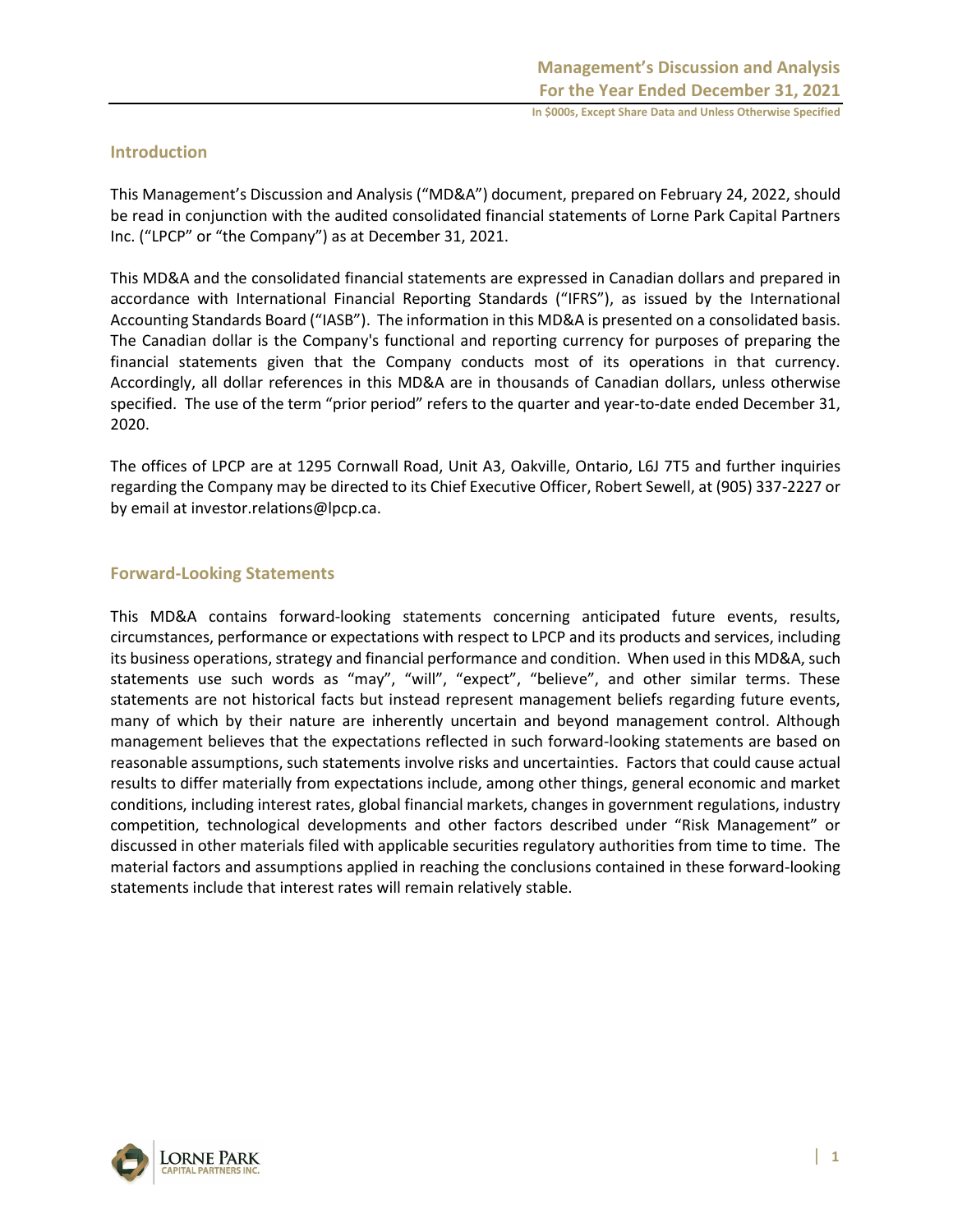#### **Non-IFRS Measures**

The Company uses certain measures to evaluate and assess the performance of its business, which are not defined within IFRS. These measures are EBITDA, Adjusted EBITDA, and Adjusted EBITDA per share. Non-IFRS financial measures do not have standardized meanings prescribed by IFRS and are therefore unlikely to be comparable to similar measures presented by other companies. However, the Company believes that most shareholders, creditors, investment analysts and other stakeholders prefer to utilize these measures in their analysis of our results.

We define EBITDA as net income (loss) before financing costs, income taxes, depreciation and amortization. Adjusted EBITDA is calculated as EBITDA, adjusted for acquisition, restructuring, integration, and share-based compensation expenses. Adjusted EBITDA per share is calculated using the same average shares outstanding that are used in calculating income per share. The Company believes these are important measures as they allow management to assess the operating profitability of our business and to compare it with other investment management companies, without the distortion caused by the impact of non-core business items, different financing methods, levels of income taxes, the amount of net earnings attributable to non-controlling interests and the level of capital expenditures. The most comparable IFRS measure is "Net income (loss)", which is disclosed in the Company's Consolidated Statements of Income (Loss) and Comprehensive Income (Loss), and a reconciliation to that measure is provided within the section below entitled Net Income, Comprehensive Income, and Adjusted EBITDA.

#### **Business Overview and Highlights**

Lorne Park Capital Partners Inc. is a public company listed on the TSX-V as "LPC-V".

LPCP and its wholly-owned subsidiaries, Bellwether Investment Management Inc. ("Bellwether") and Bellwether Estate and Insurance Services Inc. ("Bellwether Estate"), are incorporated and domiciled in Canada. As at December 31, 2021, the Chief Executive Officer and a member of the Board of Directors held 50.2% of LPCP's common shares. Bellwether is registered with the Ontario Securities Commission as a Portfolio Manager, Exempt Market Dealer and Investment Fund Manager, and its principal business is the provision of discretionary portfolio management services to affluent Canadian investors, estates, trusts, endowments and foundations. Bellwether Estate is registered as an insurance agent corporation with the Financial Services Commission of Ontario.

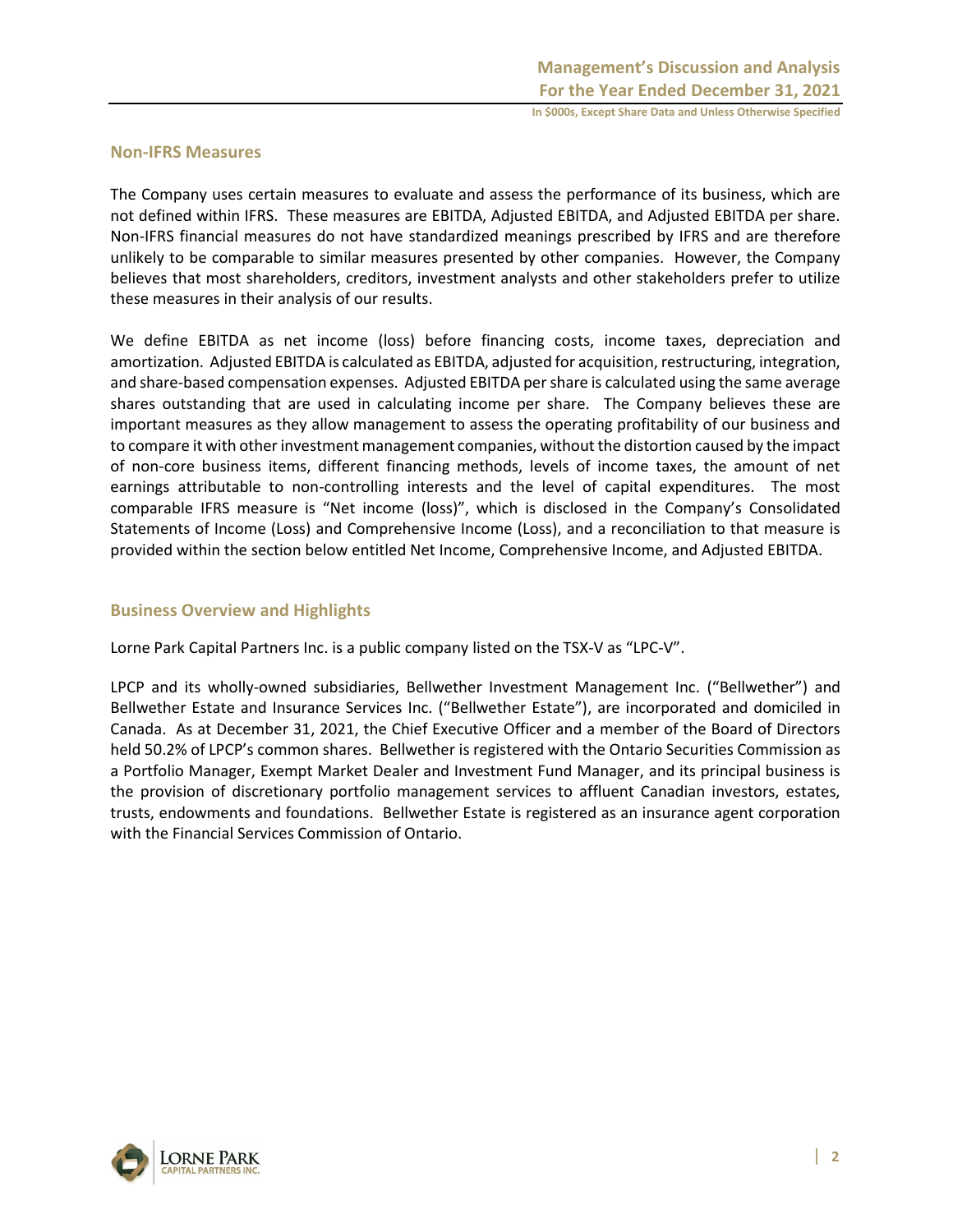#### *COVID-19*

COVID-19 continues to have an impact on stock markets and the economy around the world. Efforts by governments to control the spread of COVID-19 have continued to disrupt normal economic activity both domestically and globally. Uncertainty related to the extent, duration and severity of the pandemic contributes to significant volatility in the financial markets. To control the spread of COVID-19, many governments at all levels continue to impose severe restrictions on business activity and travel. Although certain of these restrictions were eased, and vaccines continue to be administered, there can be no certainty when these restrictions will be fully lifted or that they will not be expanded.

We activated our business continuity plan in early March 2020 to mitigate risks, maintain operational efficiency and service levels, and address the health and safety concerns of our employees, clients, and advisors. With few exceptions, all the business operations continue to be carried out remotely. The extensive use of remote communication tools and third-party services may lead to heightened cybersecurity and privacy risks. Stress on technology resources, new workplace constraints, personal stress and health concerns may all lead to higher operational risks. As part of the plan, we implemented enhanced monitoring of network assets and management oversight of our business processes, active employee engagement and client communication, and built redundancy for critical services and infrastructure, however there can be no guarantee that this will be effective to mitigate these risks.

We continue to review the financial impact of the COVID-19 pandemic and market risk to our capital position and profitability should the duration, spread or intensity of the pandemic further develop. Our revenues are directly correlated to the market value of our AUM. During the first quarter in the prior year, we experienced a market depreciation in our AUM of 12.9%, however, this decline was recovered during the remainder of 2020, and we ended the year with a market appreciation in our AUM of 5.8%. During the year ended December 31, 2021, we experienced a market appreciation of 15.8%. It is not possible to forecast with certainty the duration and full scope of the economic impact of COVID-19 both in the shortand long-term and, as a result, it is not possible to reliably estimate the length and severity of these developments and the impact on the financial results and condition of the Company in future periods.

We proactively lowered the overall volatility risk in client portfolios and regularly evaluate exposure to higher volatility investments, and we continue to closely monitor the markets and client portfolios and risk tolerances to identify ways to protect capital and to take advantage of any opportunities that this market provides. However, we may face declines in our AUM as a result of client redemptions related to a variety of COVID-19 related factors including general market pessimism, poor fund performance, or clients' needs for immediate cash. Refer to Risks Related to Assets Under Management within the Risk Management section of this MD&A for further details.

We maintain sufficient liquidity to satisfy all of our financial obligations for the foreseeable future. Despite this liquidity, we may see an impact to the cost of capital in the future as a result of disrupted credit markets or potential credit rating actions in relation to our debt. Furthermore, a sustained period of significant market volatility could result in a write-down of our goodwill and intangible assets in subsequent periods, and provide a higher level of uncertainty with respect to management's judgments and estimates.

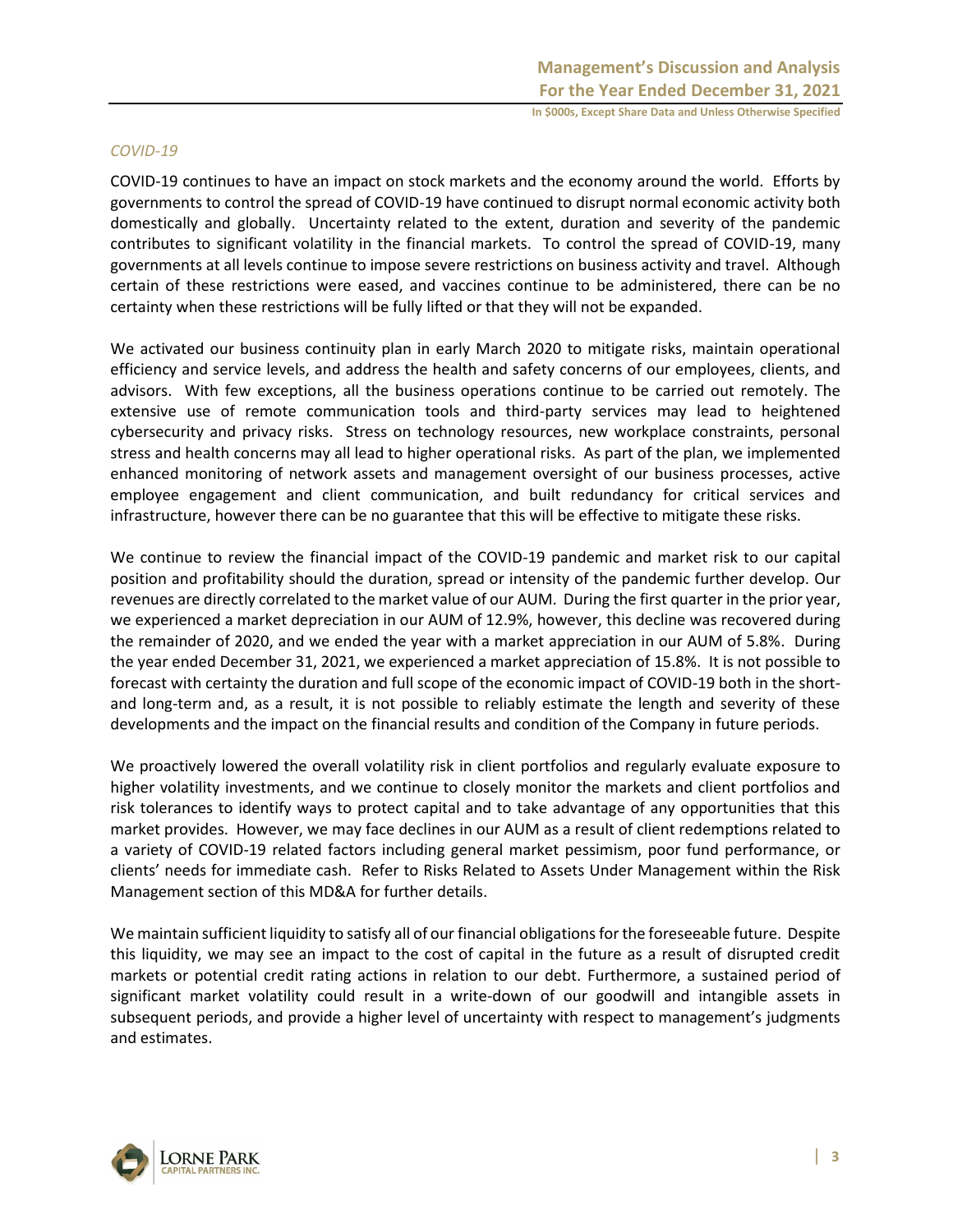#### *Dividend Policy*

On March 30, 2021, the Company's Board adopted a quarterly cash dividend policy. Such quarterly dividends are only payable as and when declared by the Board and there is no entitlement to any dividends prior thereto.

During the year ended December 31, 2021, the Board declared and paid dividends on its common shares totaling \$776,210.

On January 4, 2022, the Board declared a dividend of \$0.005 per share on each of its common shares, totaling \$259. This dividend was paid on January 31, 2022 to the shareholders of record on January 18, 2022.

#### *Employee Share Savings Plan*

On June 25, 2021, the Company received approval for an Employee Share Savings Plan ("ESSP"), and it became effective for eligible employees on July 1, 2021. We believe the ESSP will help us to attract and retain talent as we continue our growth, incentivize our employees to save for their future, and allow employees to be more involved in the future development and results of the Company.

The key terms of the ESSP are as follows:

The aggregate number of common shares of the Company reserved for issuance from treasury under the ESSP shall not exceed 2,000,000 common shares, provided, however, the number of common shares reserved for issuance from the treasury pursuant to all security-based compensation arrangements shall, in the aggregate, not exceed 20% of the number of common shares issues and outstanding.

Eligible employees can elect to have a percentage of their earnings withheld, subject to a maximum, to allocate into a registered account (the "Employee Contribution"). The employee can elect all or a portion of the Employee Contribution to be used to acquire common shares of the Company. The Company matches the Employee Contribution, subject to a maximum, which will be used to acquire common shares of the Company (the "Company Contribution").

The ESSP trustee is Bellwether (the "Trustee"). The Trustee, on behalf of the employees, will acquire common shares of the Company from treasury, at a purchase price which is the lesser of:

- i. the closing market price of the common shares traded on the TSX Venture Exchange (the "TSX Venture") on the previous business day; and
- ii. the greater of:
	- a. the trailing 30-day volume weighted average price of the common shares traded on the TSX Venture; and
	- b. 85% of the closing market price of the common shares traded on the TSX Venture on the previous business day.

The Company, in its sole discretion, shall determine the timing of the treasury issuance, which will be dependent on various factors, including the aggregate amount of funds available for the purchase of common shares.

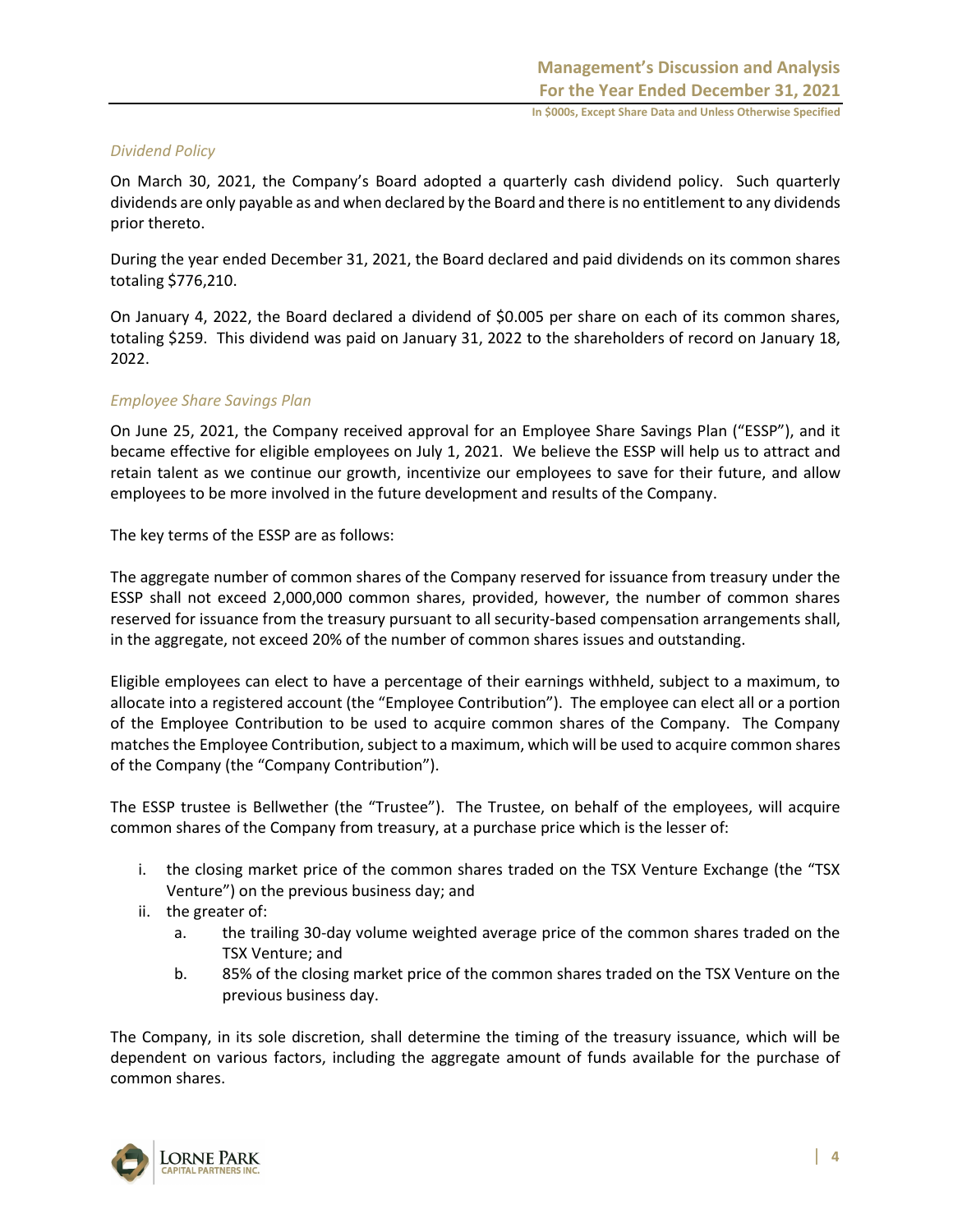The common shares issued to an employee may be subject to a four-month resale restriction imposed by the TSX Venture. In addition, all common shares purchased with Company Contributions are subject to a hold period of twelve-months following the receipt of such shares in the account of the employee, subject to certain exceptions.

During the year ended December 31, 2021, \$59 was expensed, and 90,779 shares were issued resulting in total proceeds of \$64.

#### *Corporate Head Office*

On June 1, 2021, the Company moved its corporate head office to a larger facility to accommodate our future growth, provide for increased interoffice collaborations, and to provide better client and advisor experiences. We moved from 1265 Cornwall Road, Suite 202, Oakville, Ontario, L6J 7T5 to 1295 Cornwall Road, Unit A3, Oakville, Ontario, L6J 7T5.

#### *Senior Leadership*

On September 7, 2021, the Company appointed Julianna Varpalotai-Xavier as Chief Operating Officer of Bellwether. Julianna is a CPA, CA, has an MBA from the University of Cambridge, and has more than 20 years of experience in the portfolio management industry. Over the course of her career, she has had extensive experience working with affluent families, institutional clients, and advisors. Julianna replaced Susan Schulze, who resigned from that role effective September 7, 2021. Susan has assumed a new role for Bellwether as VP of Practice Management. In her new role, Susan will focus on all aspects of practice management, including training and education, advisor development, and creating a consistent client experience. On October 20, 2021, the Company also appointed Julianna as Chief Compliance Officer of Bellwether. On February 4, 2022, the Company appointed both Craig Ellis and Wayne Wiggins as Vice President and Portfolio Managers.

#### *Investment in LVTV Financial LP*

On November 1, 2021, Bellwether made a cash contribution of \$1,900 to LVTV Financial LP ("LVTV Financial"), an Ontario limited partnership. On the date of investment, LVTV had approximately \$130 million in assets under management, all of which was managed by Bellwether. The general partners of LVTV Financial are an advisor engaged with Bellwether and that advisors' personal corporation. In exchange for this investment, Bellwether was granted admission as a limited partner of LVTV Financial and granted certain strategic rights and privileges, including the right for Bellwether to remain the investment manager over the assets of the partnership and the right of first refusal in the event the partnership receives a third party offer for its assets.

The Company identified the only asset of LVTV Financial as client relationship intangible assets and concluded that LVTV Financial is not a business as defined in IFRS 3 Business Combinations. The Company also concluded that Bellwether has control over LVTV Financial per IFRS 10 Consolidated Financial Statements.

The Company assessed the value of the client relationship intangible assets based on the fair value of the consideration paid, any directly attributable costs, and the fair value of the non-controlling interest on the date of the transaction.

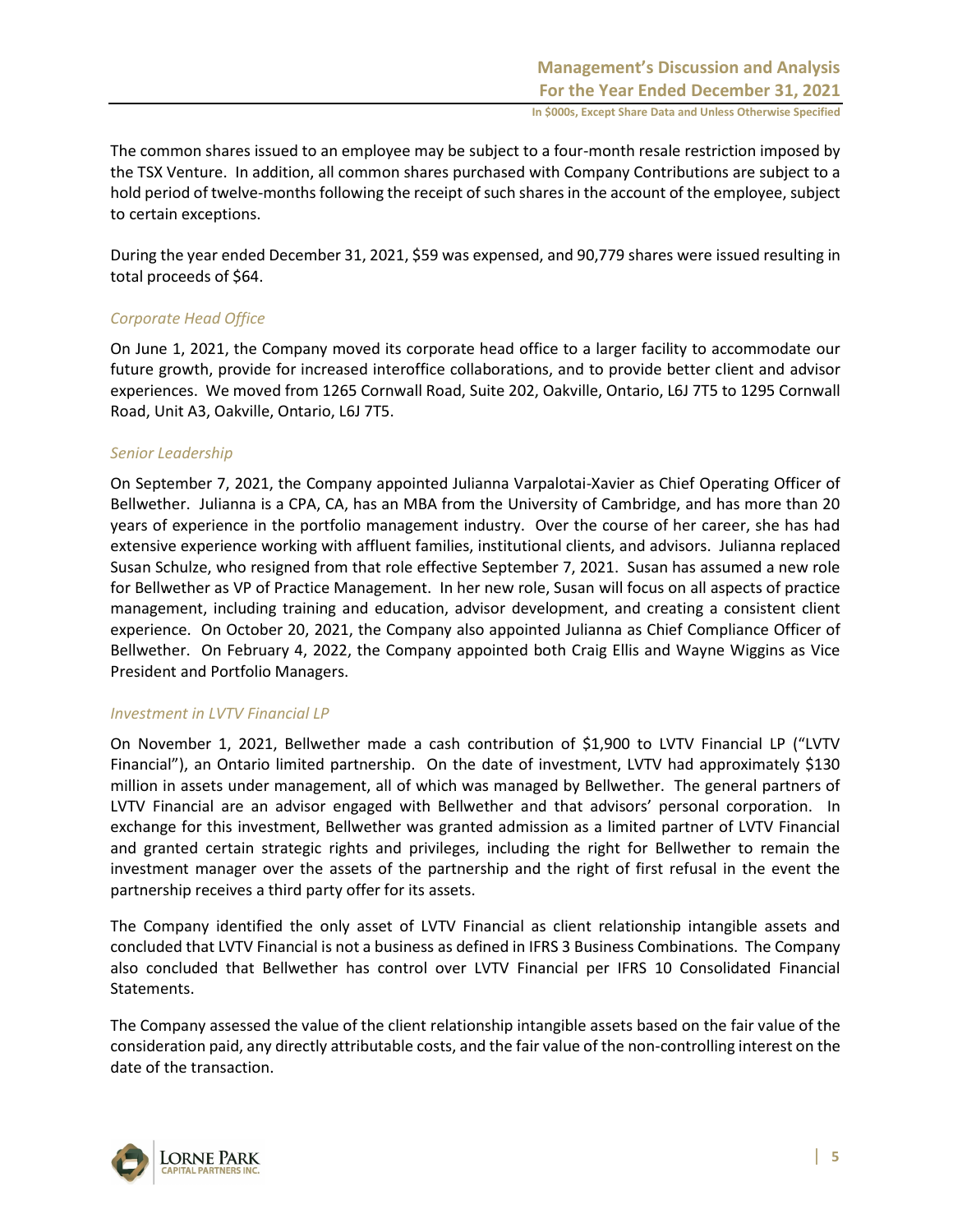#### *Bellwether Canadian Performance Fund*

The Company can earn a performance fee on one of its managed pooled funds, the Bellwether Canadian Performance Fund (the "Fund"), equal to 20% of the amount by which the performance of the Fund exceeds 12% per annum, calculated and payable at the end of the year. During the year ended December 31, 2021, as a result of the strong performance in the Fund, the Company earned a performance fee of \$2,288.

#### *Earn Out Payable on Intangible Assets*

On September 18, 2015, Bellwether entered into an agreement with an investment advisor to acquire that advisor's book of business. On acquisition, Bellwether became committed to an additional earn out payment at the time the advisor voluntarily retired or was terminated. On January 31, 2022, the earn out payment was triggered, resulting in an obligation by the Company to pay an earn out of \$643, subject to the satisfaction of certain conditions.

#### *Provisions for Contingencies*

Provisions are liabilities of uncertain timing or amount and are recognized when there is a present legal or constructive obligation as a result of a past event, it is probable that an outflow of resources will be required to settle the obligation, and a reliable estimate can be made of the amount of the obligation. Provisions are measured as the best estimate of the consideration required to settle the present obligation at the reporting date. Significant judgment is required in determining whether a present obligation exists and in estimating the probability, timing and amount of any outflows. As at December 31, 2021, the Company recorded a provision related to existing and potential litigation.

#### *Acquisition of W.H. Shutt & Associates Inc.*

On February 4, 2022, Bellwether agreed to the principal terms of an agreement to acquire 100% of the outstanding securities of W.H. Shutt & Associates Inc. ("WHS"), an Ontario corporation that holds approximately \$145 million in assets under management. The agreement is anticipated to include a cash payment of \$3,850 due on closing, and 4 payments each of \$500 due on each of the 12, 24, 36 and 48 months from the closing date, subject to adjustments.

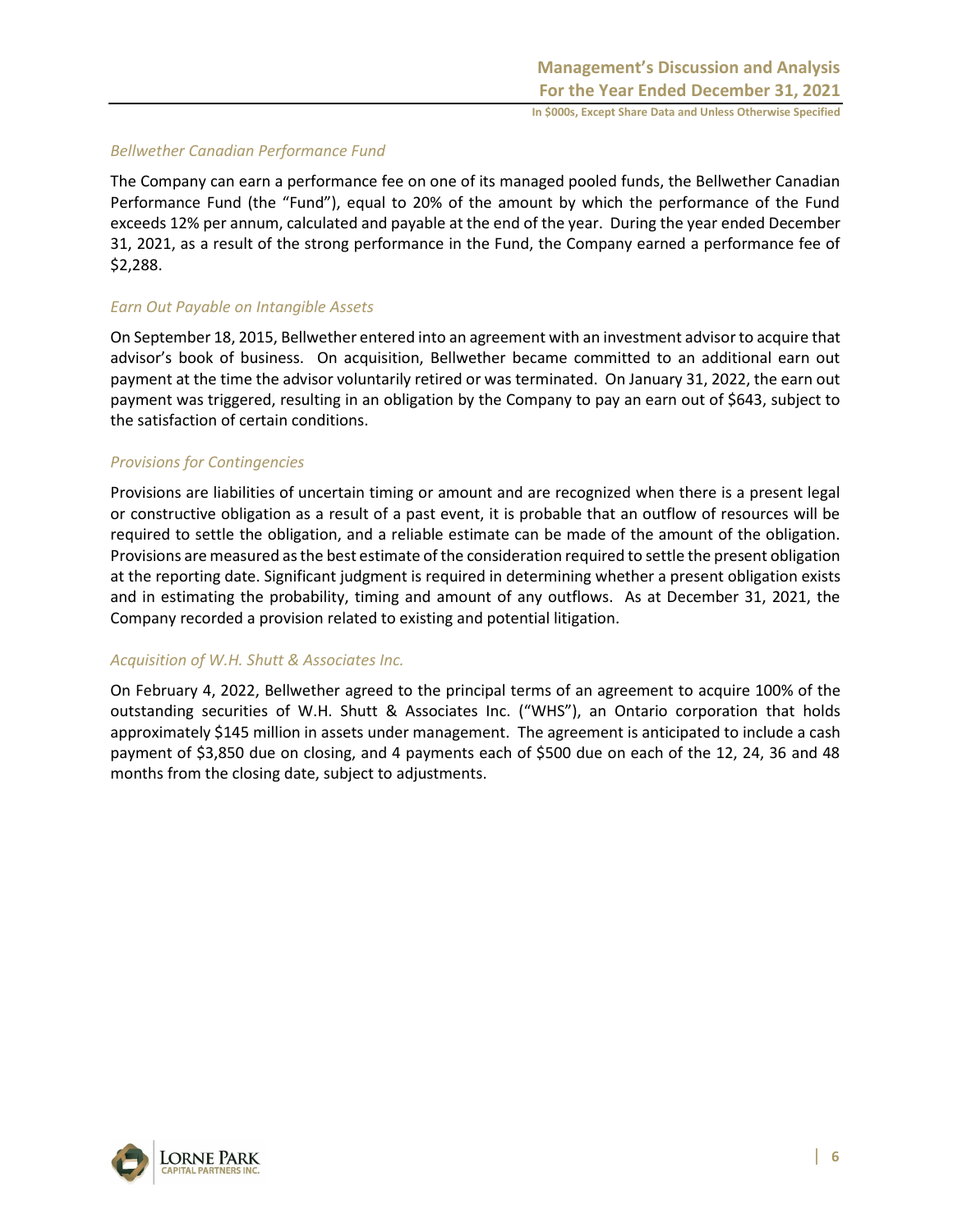#### **Business Outlook**

The Company has established an excellent long-term investment track record in its core investment solutions and is positioned to continue to rapidly accelerate its business growth. Our primary focus for 2022 is on the continued development of our portfolio management team and business development. The priorities include four objectives in this context:

- 1. Continue to make strides in the performance, management, and marketing of our branded investment solutions via our existing network.
- 2. Continue to provide our affluent clients with excellent investment returns through our tailored investment solutions approach.
- 3. Continue to actively pursue the addition of established Portfolio Managers and their client bases to further enhance the depth of the portfolio management team and accelerate AUM growth.
- 4. Develop alternative distribution channels to market our established investment solutions and rapidly accelerate AUM growth.

#### **Financial Highlights**

- $\triangleright$  AUM as at December 31, 2021 was \$1,956,330, an increase of \$369,238 or 23.3% compared to \$1,587,092 as at December 31, 2020, and an increase of \$164,756 or 9.2% compared to \$1,791,573 as at September 30, 2021. The increase resulted primarily from market appreciation during the periods, as well as net additions from clients which was primarily attributable to the addition of new clients, and existing clients entrusting the Company with additional assets to manage.
- Exercies increased \$6,429 or 34.3% and \$3,334 or 66.2% during the year and three months ended December 31, 2021, respectively, compared to the same periods in the prior year. This increase was the result of a performance fee of \$2,288 earned in the current year, and higher average AUM and higher AUM within our pooled funds during the current year periods.
- $\triangleright$  Total expenses increased \$4,658 or 25.5% and \$2,670 or 57.2% during the year and three months ended December 31, 2021, compared to the same periods in the prior year. This was primarily due to higher expenses relating to increased AUM and revenues, higher amortization resulting from additional intangible assets, higher professional fees, and non-recurring charges arising from provisions for contingencies, a change in accounting estimates, and pooled fund administration charges.
- $\triangleright$  Net income and comprehensive income improved to income of \$1,231 during the year ended December 31, 2021, compared to income of \$110 during the same period in the prior year, and also improved to income of \$682 during the three months ended December 31, 2021, compared to \$25 during the same period in the prior year. Adjusted EBITDA<sup>1</sup> also improved to \$6,986 and \$3,504, during the year ended and three-month period ended December 31, 2021, respectively.
- $\triangleright$  Cash and cash equivalents and short-term investments increased \$1,177 or 35.2% during the year ended December 31, 2021, with an ending balance of \$4,521. This increase was primarily due to net cash generated from operating activities, with partial offset from the investment in LVTV Financial, dividends paid, interest paid, payments on lease obligations and acquisition of property and equipment.

<sup>1</sup> Refer to 'Non-IFRS Measures'

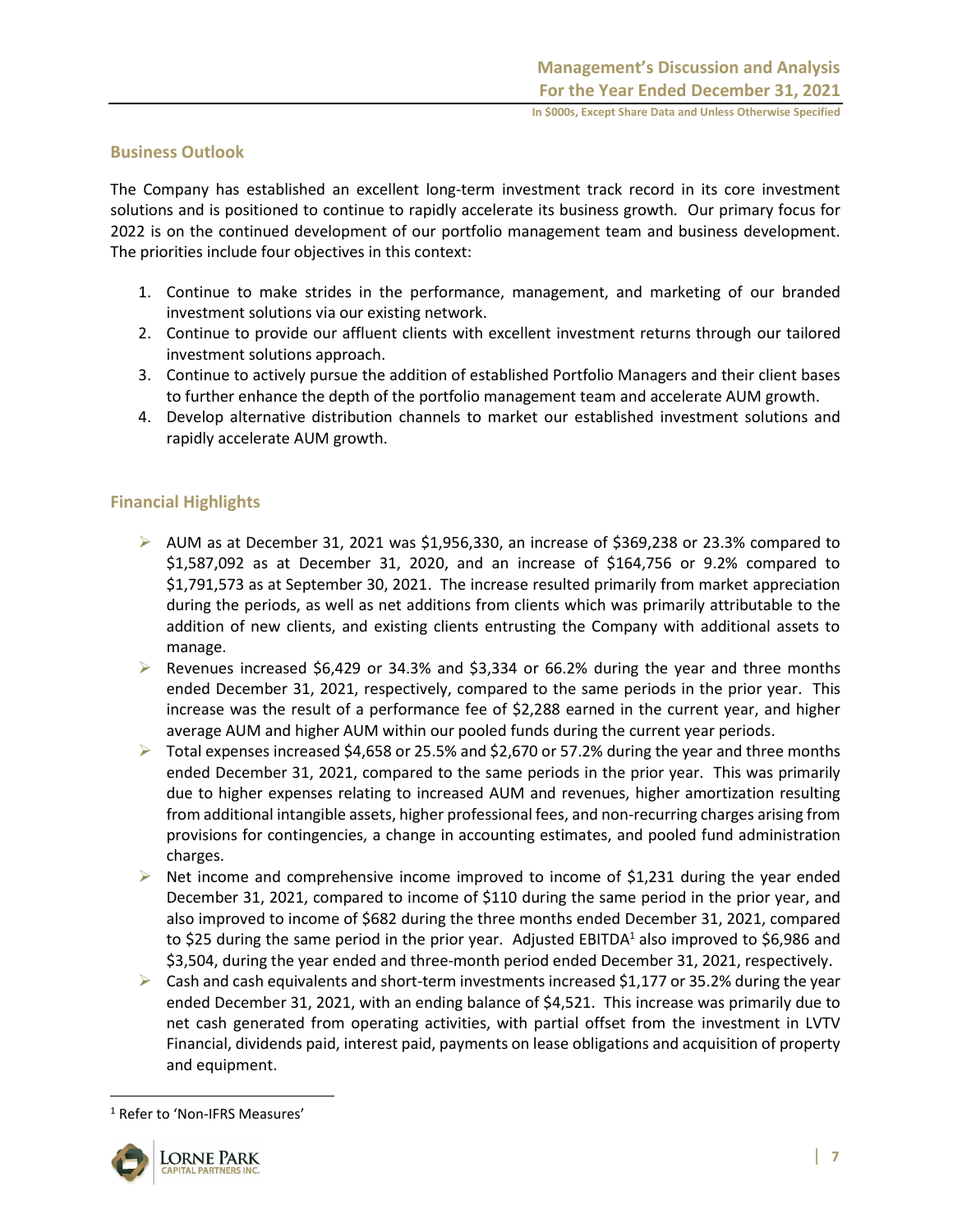# **Summary Financial Information**

| Key Performance Indicators                      |       | As at and for the years ended |                 |                   |  |  |  |  |
|-------------------------------------------------|-------|-------------------------------|-----------------|-------------------|--|--|--|--|
|                                                 |       | December 31,                  | December 31,    | December 31,      |  |  |  |  |
|                                                 |       | 2021                          | 2020            | 2019              |  |  |  |  |
|                                                 |       |                               |                 |                   |  |  |  |  |
| Assets under management                         | \$    | 1,956,330                     | \$<br>1,587,092 | - \$<br>1,451,309 |  |  |  |  |
| Revenue                                         |       | 25,151                        | 18,722          | 16,650            |  |  |  |  |
| <b>Expenses</b>                                 |       | 22,925                        | 18,267          | 15,692            |  |  |  |  |
| Net income and comprehensive income             |       | 1,231                         | 110             | 991               |  |  |  |  |
| Net income and comprehensive income             |       |                               |                 |                   |  |  |  |  |
| attributable to Company's shareholders          |       | 2,211                         | 639             | 1,169             |  |  |  |  |
| Income per common share:                        |       |                               |                 |                   |  |  |  |  |
| <b>Basic</b>                                    |       | 0.043                         | 0.012           | 0.024             |  |  |  |  |
| Diluted                                         |       | 0.041                         | 0.012           | 0.024             |  |  |  |  |
| EBITDA <sup>1</sup>                             |       | 5,025                         | 2,539           | 2,301             |  |  |  |  |
| Adjusted EBITDA <sup>1</sup>                    |       | 6,986                         | 2,824           | 2,317             |  |  |  |  |
| Adjusted EBITDA per common share <sup>1</sup> : |       |                               |                 |                   |  |  |  |  |
| Basic                                           |       | 0.135                         | 0.055           | 0.048             |  |  |  |  |
| Diluted                                         |       | 0.131                         | 0.054           | 0.047             |  |  |  |  |
|                                                 |       |                               |                 |                   |  |  |  |  |
| <b>Summary Balance Sheet</b>                    | As at |                               |                 |                   |  |  |  |  |
|                                                 |       | December 31.                  | December 31,    | December 31.      |  |  |  |  |

| Summary Balance Sheet                                   | As at         |              |              |  |  |
|---------------------------------------------------------|---------------|--------------|--------------|--|--|
|                                                         | December 31,  | December 31, | December 31, |  |  |
|                                                         | 2021          | 2020         | 2019         |  |  |
| Cash, cash equivalents and short-term investments       | S<br>4,521 \$ | $3,344$ \$   | 4,721        |  |  |
| Total assets                                            | 32,087        | 24,581       | 19,521       |  |  |
| <b>Total liabilities</b>                                | 12,735        | 8,809        | 8,779        |  |  |
| Total shareholders' equity and non-controlling interest | 19,352        | 15,772       | 10,742       |  |  |

<sup>1</sup> Refer to 'Non-IFRS Measures'

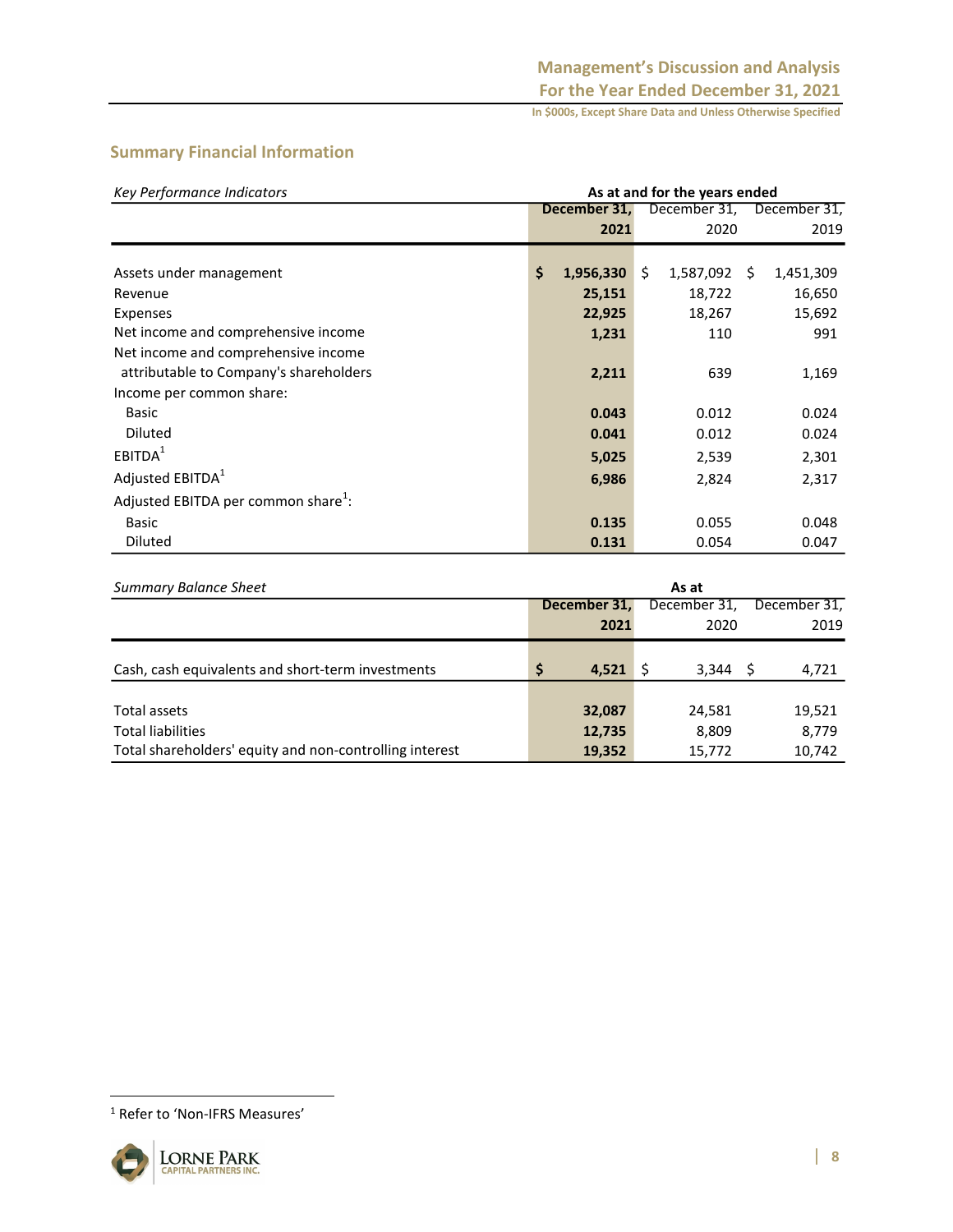# **Results of Operations**

## *Assets Under Management and Revenues*

AUM was \$1,956,330 as at December 31, 2021, for an increase of \$369,238 or 23.3% compared to \$1,587,092 as at December 31, 2020, and an increase of \$164,756 or 9.2% compared to \$1,791,573 as at September 30, 2021.



The following is a summary of the change in AUM during the year and three-month periods ended December 31, 2021 and 2020, as well as the average AUM during the respective periods:

|                          |              | <b>Years ended</b> |     |              | Three months ended |              |   |              |  |
|--------------------------|--------------|--------------------|-----|--------------|--------------------|--------------|---|--------------|--|
|                          | December 31, |                    |     | December 31, |                    | December 31, |   | December 31, |  |
|                          |              | 2021               |     | 2020         |                    | 2021         |   | 2020         |  |
|                          |              |                    |     |              |                    |              |   |              |  |
| AUM, beginning of period | S            | 1,587,092          | Ś   | 1,451,309    | \$                 | 1,791,573    | S | 1,493,561    |  |
| Net additions            |              | 118,847            |     | 51,444       |                    | 83,189       |   | 5,615        |  |
| Market appreciation      |              | 250,391            |     | 84,339       |                    | 81,568       |   | 87,916       |  |
| AUM, end of period       | S            | 1,956,330          |     | 1,587,092    | \$                 | 1,956,330    |   | 1,587,092    |  |
|                          |              |                    |     |              |                    |              |   |              |  |
| Average AUM              | \$           | 1,760,739          | \$. | 1,452,402    | \$                 | 1,888,453    | Ś | 1,536,668    |  |

The net additions from clients were \$118,847 during the year ended December 31, 2021, compared to net additions of \$51,444 during the prior year. During the three months ended December 31, 2021, the net additions from clients were \$83,189 compared to net additions of \$5,615 during the same period in the prior year. The net additions from clients were attributable to the addition of new clients, and existing clients entrusting the Company with additional assets to manage.

The market appreciation was \$250,391 during the year ended December 31, 2021, compared to \$84,339 during the prior year. During the three months ended December 31, 2021, the market appreciation was \$81,568 compared to an appreciation of \$87,916 during the same period in the prior year.

The average AUM was \$1,760,739 during the year ended December 31, 2021, an increase of \$308,337 or 21.2% compared to \$1,452,402 during the prior year. During the three months ended December 31, 2021,

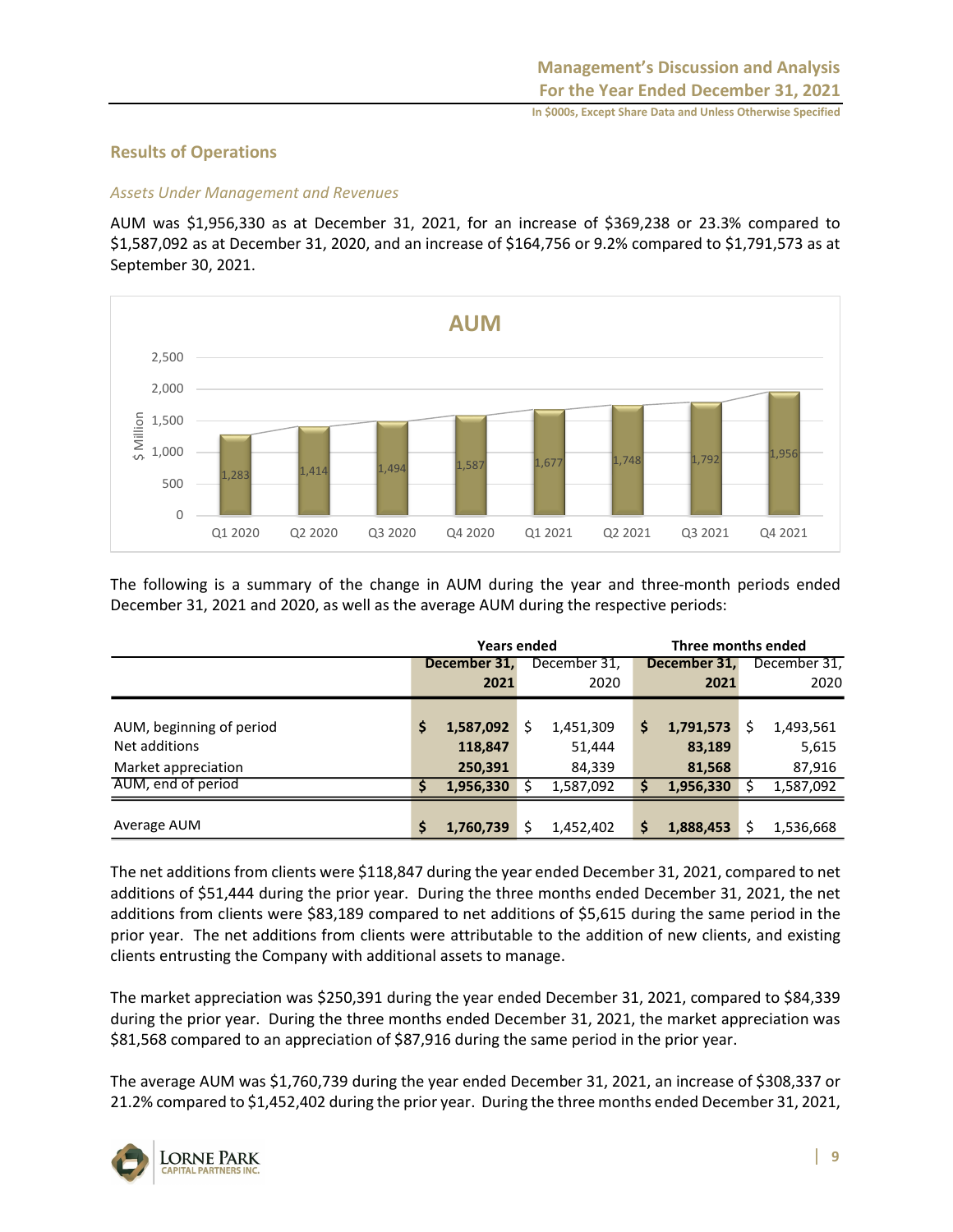the average AUM was \$1,888,453, an increase of \$351,784 or 22.9% compared to \$1,536,668 during the same period in the prior year.

Revenues were \$25,151 during the year ended December 31, 2021, an increase of \$6,429 or 34.3% from \$18,722 during the prior year. Revenues were \$8,368 during the three months ended December 31, 2021, an increase of \$3,334 or 66.2% from \$5,034 during the same period in the prior year. The main reasons for the increase were due to i) a performance fee of \$2,288 recognized during the current year periods, and no performance fee in the prior year periods, ii) the growth in average AUM, and iii) higher AUM within our pooled funds.



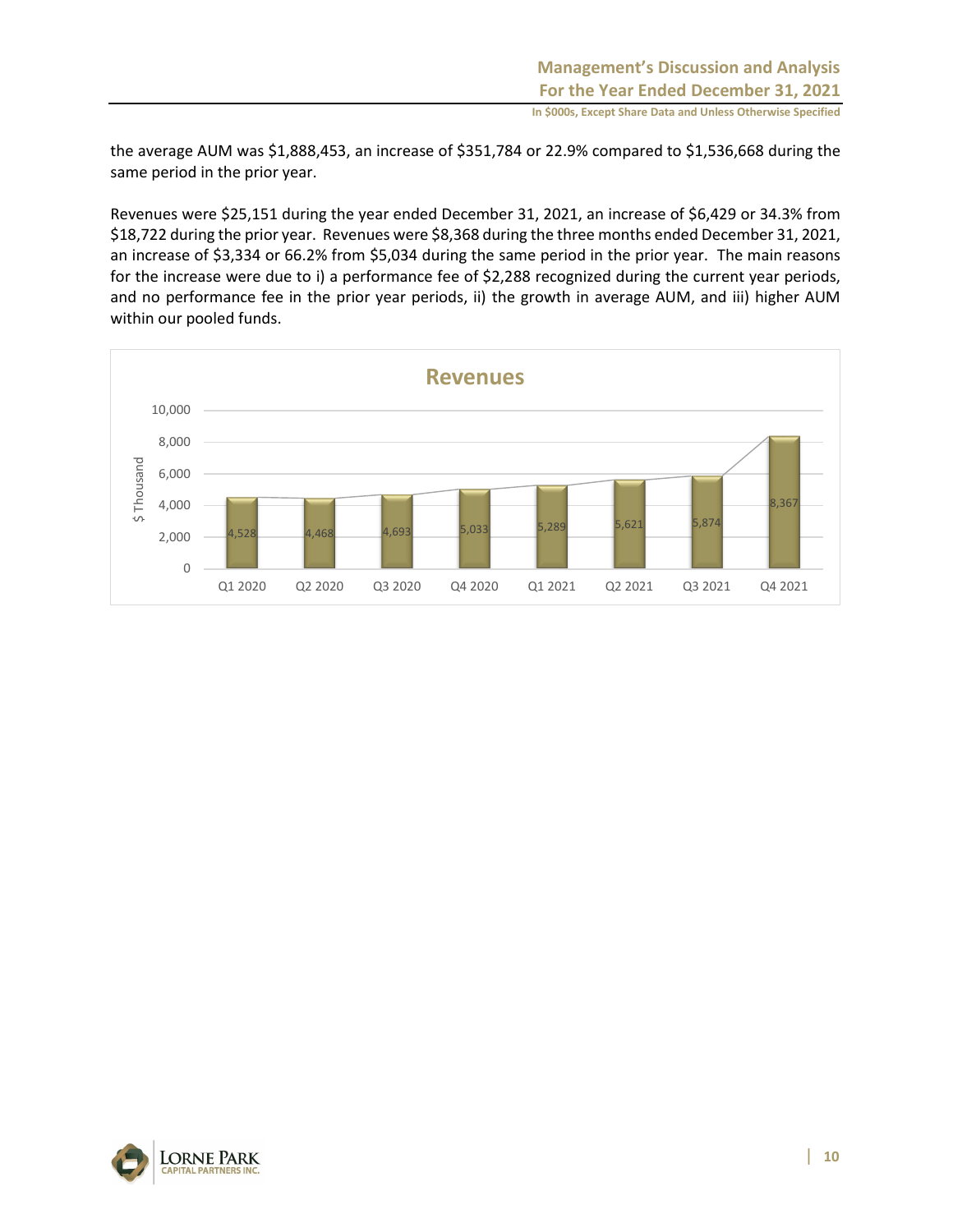#### *Expenses*

Expenses consist of the following:

|                                |              | <b>Years ended</b> | Three months ended |              |  |  |  |
|--------------------------------|--------------|--------------------|--------------------|--------------|--|--|--|
|                                | December 31, | December 31,       | December 31,       | December 31, |  |  |  |
|                                | 2021         | 2020               | 2021               | 2020         |  |  |  |
|                                |              |                    |                    |              |  |  |  |
| <b>Operating Expenses</b>      |              |                    |                    |              |  |  |  |
| Salaries and benefits          | \$<br>15,709 | \$<br>13,653       | \$<br>4,243        | \$<br>3,449  |  |  |  |
| Professional fees              | 462          | 291                | 158                | 57           |  |  |  |
| Investment research fees       | 309          | 256                | 68                 | 66           |  |  |  |
| Direct fund costs              | 1,434        | 988                | 618                | 275          |  |  |  |
| Rent and facility              | 123          | 157                | 30                 | 40           |  |  |  |
| Marketing and client retention | 1,411        | 169                | 1,278              | 34           |  |  |  |
| Depreciation and amortization  | 2,214        | 1,515              | 578                | 428          |  |  |  |
| Other administrative costs     | 405          | 362                | 145                | 117          |  |  |  |
|                                | 22,067       | 17,392             | 7,117              | 4,465        |  |  |  |
| Other Expense (Income)         |              |                    |                    |              |  |  |  |
| Public company expenses        | 95           | 75                 | 33                 | 18           |  |  |  |
| Financing costs                | 585          | 570                | 154                | 142          |  |  |  |
| Interest income                | (3)          | (15)               | (1)                | (2)          |  |  |  |
| Share-based compensation       | 180          | 245                | 34                 | 44           |  |  |  |
|                                | \$<br>22,925 | \$<br>18,267       | \$<br>7,338        | \$<br>4,668  |  |  |  |

Total expenses increased \$4,658 or 25.5% from \$18,267 for the year ended December 31, 2020, to \$22,925 for the year ended December 31, 2021, with the main variances as follows:

- $\triangleright$  An increase in salaries and benefits of \$2,056. Included in salaries and benefits are salaries, wages, bonuses, and commissions owing to employees, contractors, and consultants. The main reason for the increase was due to increased variable compensation resulting from higher revenues.
- $\triangleright$  An increase in professional fees of \$171. Professional fees include audit, regulatory, IT, recruiting, advisory and legal expenses. The increase was primarily due to higher recruiting, legal and acquisition related advisory expenses.
- ➢ An increase in direct fund costs of \$446 resulting from increased AUM in our pooled funds, as well as non-recurring pooled fund administration charges incurred during the current year.
- ➢ An increase in marketing and client retention of \$1,242. During the year ended December 31, 2021, the Company recorded a provision related to existing and potential litigation and also changed its accounting estimates relating to a future earn out payment.
- $\triangleright$  An increase in depreciation and amortization of \$699. As a result of investments in partnerships in the latter part of 2020 and in the latter part of 2021, additional client relationship intangible assets were identified and are being amortized in the current year.
- $\triangleright$  A decrease in share-based compensation of \$65. The main reason for the decrease was due to a larger grant of stock options in the prior year.

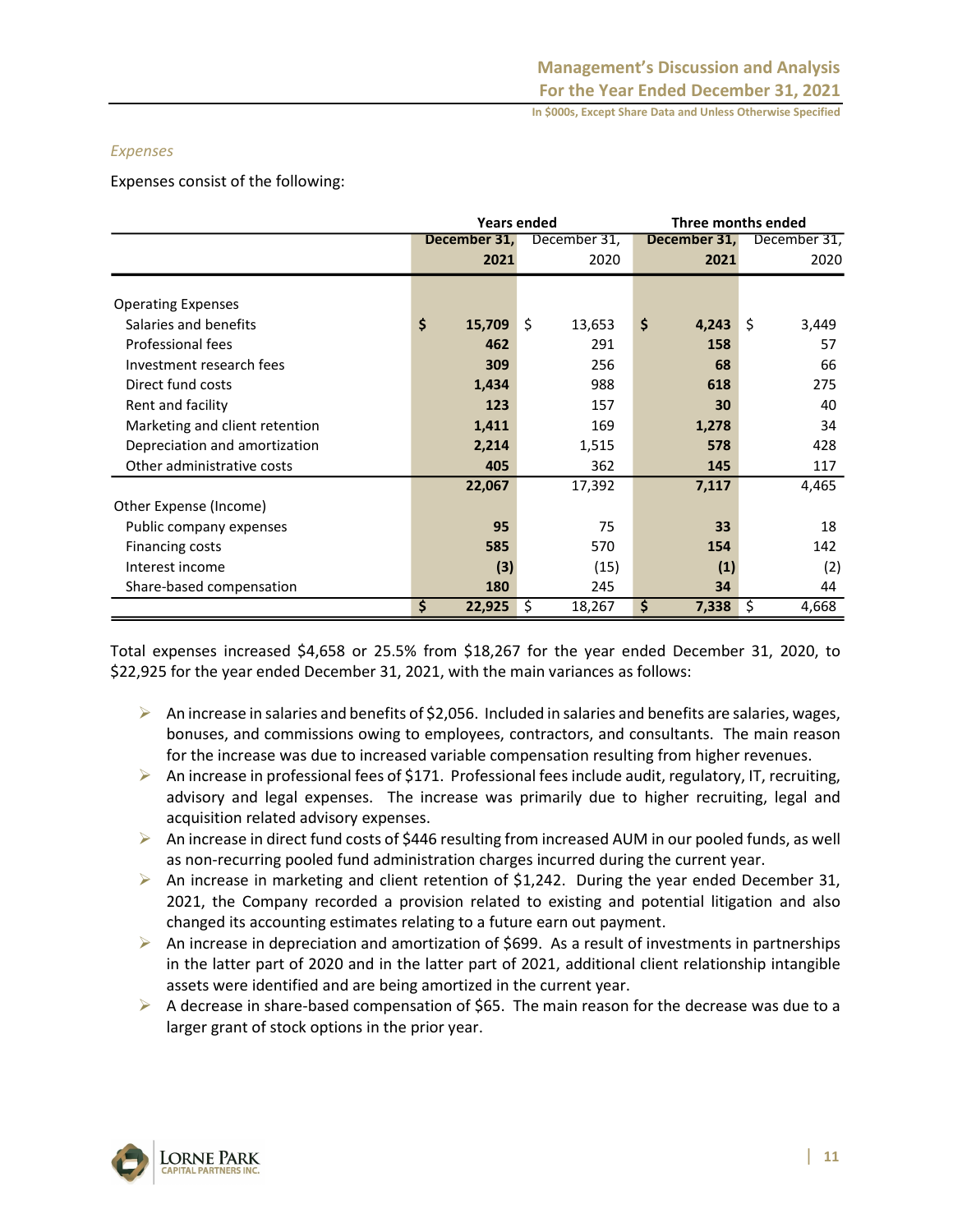Total expenses increased \$2,670 or 57.2% from \$4,667 for the three months ended December 31, 2020, to \$7,338 for the three months ended December 31, 2021, with the main variances as follows:

- $\triangleright$  An increase in salaries and benefits of \$793, mainly due to increased variable compensation resulting from higher revenues.
- ➢ An increase in professional fees of \$102 resulting from higher legal and acquisition related advisory expenses.
- $\triangleright$  An increase in direct fund costs of \$343, mainly due to increased AUM in our pooled funds, as well as non-recurring pooled fund administration charges incurred during the current year period.
- $\triangleright$  An increase in marketing and client retention of \$1,244 resulting from the current year period including a provision related to existing and potential litigation and a charge due to a change in the Company's accounting estimates relating to a future earn out payment.
- $\triangleright$  An increase in depreciation and amortization of \$150 due to additional client relationship intangible assets being amortized.

#### *Net Income, Comprehensive Income, and Adjusted EBITDA*<sup>1</sup>

Net income and comprehensive income increased \$1,121 to income of \$1,231 during the year ended December 31, 2021, compared to \$110 during the prior year. Net income and comprehensive income also increased \$658 to income of \$682 during the three months ended December 31, 2021, compared to \$25 during the same period in the prior year. The main reason for the increase was due to increased revenues, with a partial offset from increased expenses, as detailed above, and increased income tax expense.

Historically, Bellwether had non-capital income tax losses which were available to offset taxable income. In 2021, Bellwether will have utilized all the available losses and is in a taxes payable position, and this is reflected in income tax expense of \$995 and \$348 during the year and three months ended December 31, 2021, respectively.

<sup>&</sup>lt;sup>1</sup> Refer to 'Non-IFRS Measures'

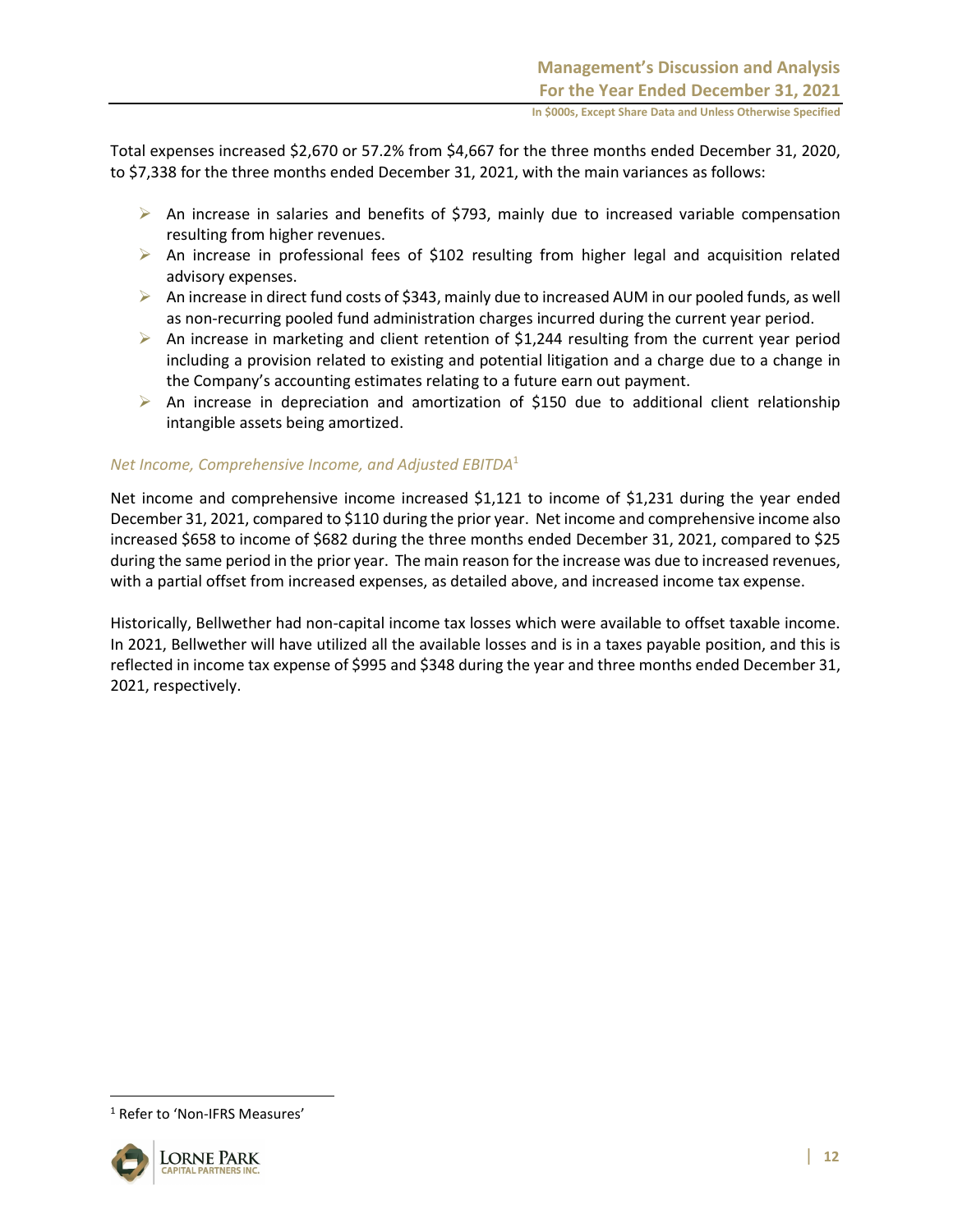|                                     |              | <b>Years ended</b> | Three months ended |              |  |  |  |  |
|-------------------------------------|--------------|--------------------|--------------------|--------------|--|--|--|--|
|                                     | December 31, | December 31,       | December 31,       | December 31, |  |  |  |  |
|                                     | 2021         | 2020               | 2021               | 2020         |  |  |  |  |
|                                     |              |                    |                    |              |  |  |  |  |
| Net income and comprehensive income | \$<br>1,231  | \$<br>110          | \$<br>682          | \$<br>25     |  |  |  |  |
| Adjustments                         |              |                    |                    |              |  |  |  |  |
| Financing costs                     | 585          | 570                | 154                | 142          |  |  |  |  |
| Depreciation and amortization       | 2,214        | 1,515              | 578                | 428          |  |  |  |  |
| Income tax expense                  | 995          | 345                | 348                | 341          |  |  |  |  |
| EBITDA <sup>1</sup>                 | 5,025        | 2,539              | 1,762              | 936          |  |  |  |  |
| Other adjustments                   |              |                    |                    |              |  |  |  |  |
| Non-cash share-based compensation   | 180          | 245                | 33                 | 44           |  |  |  |  |
| Non-recurring expenses related to:  |              |                    |                    |              |  |  |  |  |
| Acquisitions                        | 44           | 40                 | 54                 |              |  |  |  |  |
| <b>Employees</b>                    | 534          |                    | 454                |              |  |  |  |  |
| Other non-recurring charges         | 1,202        |                    | 1,202              |              |  |  |  |  |
| Adjusted EBITDA <sup>1</sup>        | \$<br>6,986  | \$<br>2,824        | \$<br>3,504        | \$<br>980    |  |  |  |  |

The following table outlines how  $EBITDA<sup>1</sup>$  and Adjusted  $EBITDA<sup>1</sup>$  were determined:

During the year and three-month periods ended December 31, 2021, we incurred \$180 and \$33, respectively, in non-cash share-based compensation, \$44 and \$54, respectively, in non-recurring acquisition related expenses, \$534 and \$454, respectively, in non-recurring employee related expenses, which includes a change in accounting estimates relating to a future earn out payable, and \$1,202 and \$1,202, respectively, in non-recurring provisions related to existing and potential litigation and nonrecurring pooled fund administration charges.

During year and three-month periods ended December 31, 2020, we incurred \$245 and \$44, respectively, in non-cash share-based compensation. During the year ended December 31, 2020, we also incurred \$40 in non-recurring acquisition related expenses.

After adjusting for non-recurring and non-cash expenses, Adjusted EBITDA<sup>1</sup> for the year ended December 31, 2021, improved \$4,162 to earnings of \$6,986 compared to \$2,824 during the prior year. Adjusted EBITDA<sup>1</sup> also improved \$2,524 to earnings of \$3,504 for the three months ended December 31, 2021, compared to \$980 during the same period in the prior year.

<sup>1</sup> Refer to 'Non-IFRS Measures'

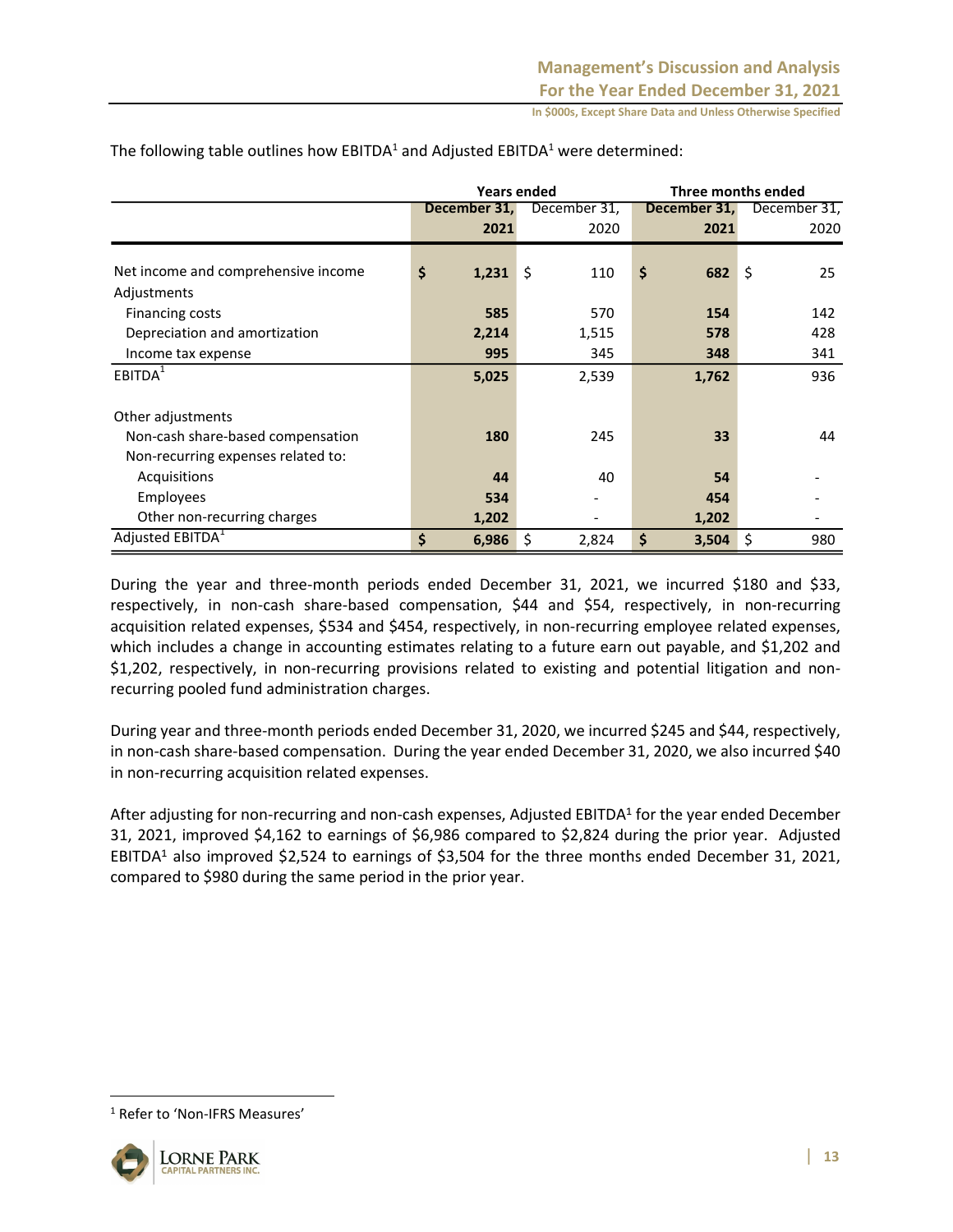# **Statement of Financial Position**

Cash and cash equivalents and short-term investments increased \$1,177 or 35.2% from \$3,344 as at December 31, 2020, to \$4,521 as at December 31, 2021. The main contributors were as follows:

| Net cash generated from operating activities                   | \$<br>4,568 |
|----------------------------------------------------------------|-------------|
| Investment in partnership                                      | (1,900)     |
| Proceeds on issuance of shares on account of ESSP              | 64          |
| Dividends paid                                                 | (776)       |
| Interest paid                                                  | (503)       |
| Payments of lease obligations                                  | (179)       |
| Acquisition of property and equipment, net of proceeds on sale | (131)       |
| Proceeds on exercise of options                                | 30          |
| Interest received                                              |             |
|                                                                | 1.177       |

Accounts receivable increased \$2,848 or 138.9% from \$2,050 as at December 31, 2020, to \$4,897 as at December 31, 2021. The main reason for this increase was due to increased revenues.

Property and equipment increased \$105 or 201.9% from \$52 as at December 31, 2020, to \$157 as at December 31, 2021. The main reason for this increase was due to the addition of leasehold improvements on our relocated head office, with partial offset from the depreciation recognized during the year.

Right-of-use assets increased \$577 or 692.4% from \$83 as at December 31, 2020, to \$660 as at December 31, 2021. The main reason for this increase was due to the relocation of our head office and the related lease obligation and corresponding right-of-use asset that arose, with partial offset from the depreciation recognized during the year.

Intangible assets increased \$2,711 or 15.7% from \$17,298 as at December 31, 2020, to \$20,009 as at December 31, 2021. Included in intangible assets is the cost of acquired client relationships, net of accumulated amortization. The reason for this increase was due to the addition of intangible assets arising from the investment in a partnership, with partial offset from the amortization recognized during the year.

Accounts payable and accrued liabilities increased \$3,232 or 160.3% from \$2,016 as at December 31, 2020, to \$5,247 as at December 31, 2021, mainly due to accrued provisions for current income taxes, commissions and provisions related to existing and potential litigation, as well as due to the timing of payments of various other accounts payable and accrued amounts.

Lease liability increased \$577 or 549.5% from \$105 as at December 31, 2020, to \$681 as at December 31, 2021. The main reason for this increase was due to the relocation of our head office and the related lease obligation that arose, with partial offset from lease payments made during the year.

Earn out payable on intangible assets increased \$421 or 236.9% from \$188 as at December 31, 2020, to \$598 as at December 31, 2021. The main reason for this increase was due a change in estimates made during the year.

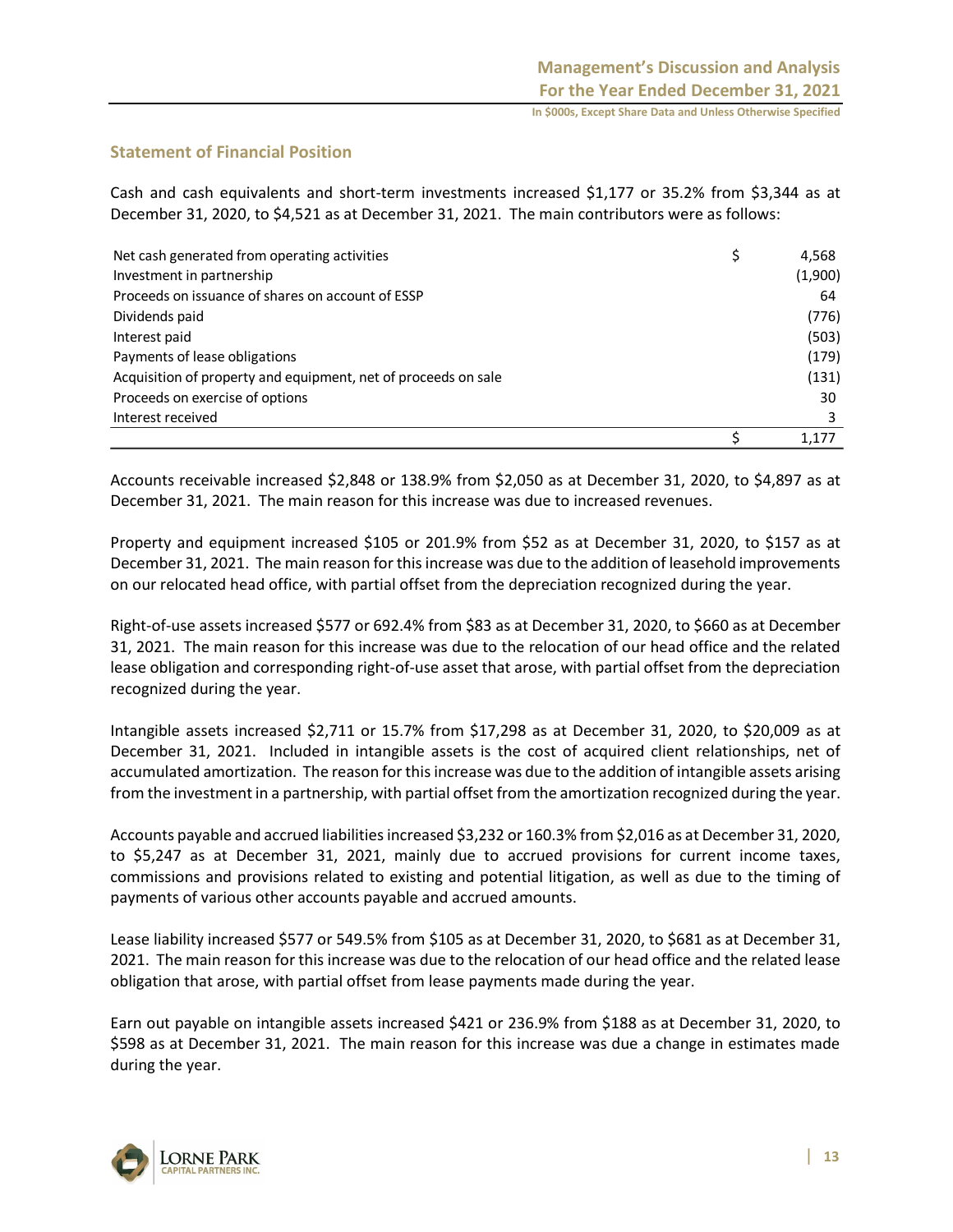Deferred tax liabilities decreased \$341 or 100.0% from \$341 as at December 31, 2020, to \$nil as at December 31, 2021, resulting from the usage in the current period of the previously recognized deferred tax liabilities.

Share capital increased \$113 or 1.0% from \$11,888 as at December 31, 2020, to \$12,001 as at December 31, 2021. During the year ended December 31, 2021, there were exercises of options that resulted in the addition of \$49 to share capital, and an issuance of shares from treasury on account of the ESSP that resulted in the addition of \$64 to share capital.

Reserve for options and warrants increased \$162 or 17.4% from \$929 as at December 31, 2020, to \$1,091 as at December 31, 2021. The main reason for this increase was due to share-based compensation arising from option grants, with partial offset from option exercises and the reclassification to share capital.

Non-controlling interest increased \$1,870 or 22.5% from \$8,321 as at December 31, 2020, to \$10,191 as at December 31, 2021. Non-controlling interest exists due to investments made in partnerships, which resulted in Bellwether having acquired control over each partnership, and as a result, assessed the fair value of the non-controlling interests on the date of each transaction based on a discounted cash flow analysis using various assumptions and estimates. The reason for the increase was due to another partnership investment made during the year, with partial offset from the recognition of the noncontrolling interest portion of the intangible asset amortization recognized in the partnerships during the year.

#### **Liquidity and Capital Resources**

The following is a summary of the cash flows of the Company for the year and three-month periods ended December 31, 2021 and 2020:

|                                                | <b>Years ended</b> |              | Three months ended |              |  |  |  |  |
|------------------------------------------------|--------------------|--------------|--------------------|--------------|--|--|--|--|
|                                                | December 31.       | December 31, | December 31.       | December 31. |  |  |  |  |
|                                                | 2021               | 2020         | 2021               | 2020         |  |  |  |  |
|                                                |                    |              |                    |              |  |  |  |  |
| Cash provided by (used in)                     |                    |              |                    |              |  |  |  |  |
| Operating activities                           | \$<br>4,568        | 2.540<br>l S | $748 \pm$<br>\$    | 533          |  |  |  |  |
| <b>Financing activities</b>                    | (1, 364)           | (396)        | (267)              | (190)        |  |  |  |  |
| Investing activities                           | (2,086)            | (2,536)      | (1,903)            | (2,000)      |  |  |  |  |
|                                                |                    |              |                    |              |  |  |  |  |
| Net increase in cash and cash equivalents      | 1,118              | (391)        | (1, 422)           | (1,657)      |  |  |  |  |
| Cash and cash equivalents, beginning of period | 1,958              | 2.349        | 4,498              | 3,615        |  |  |  |  |
| Cash and cash equivalents, end of period       | 3,076              | 1,958        | 3,076              | 1,958        |  |  |  |  |

The Company generated \$4,568 and \$748 from operating activities during the year and three months ended December 31, 2021, respectively, compared to a generation of \$2,540 and \$533 during the same periods in the prior year. The main reason for the increase in cash generated from operating activities was due to an improvement in net income.

The Company used \$1,364 and \$267 in financing activities during the year and three months ended December 31, 2021, respectively, compared to a usage of \$396 and \$190 during the same periods in the

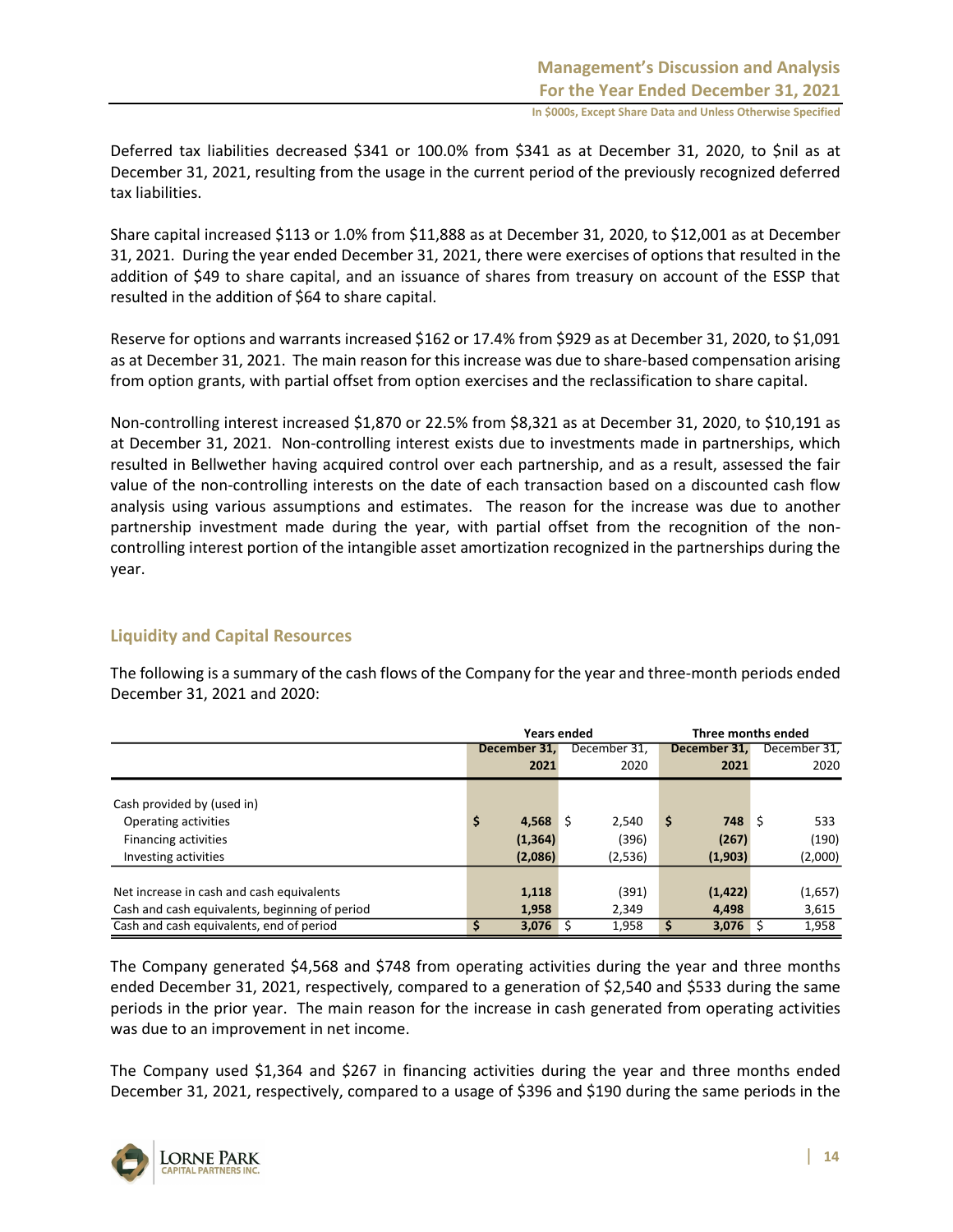prior year. The current year periods include the payment of dividends on common shares, which was not incurred during the prior year periods, and the prior year includes proceeds on the exercise of warrants.

The Company used \$2,086 and \$1,903 in investing activities during the year and three months ended December 31, 2021, respectively, compared to a usage of \$2,536 and \$2,000 during the same periods in the prior year. The prior year periods included \$3,500 investment in partnership, compared to \$1,900 in the current year periods. The prior year periods included a decrease in funds invested in short-term investments, compared to an increase in the current year periods. The current year periods include higher acquisition of property and equipment arising from leasehold improvements on our relocated head office.

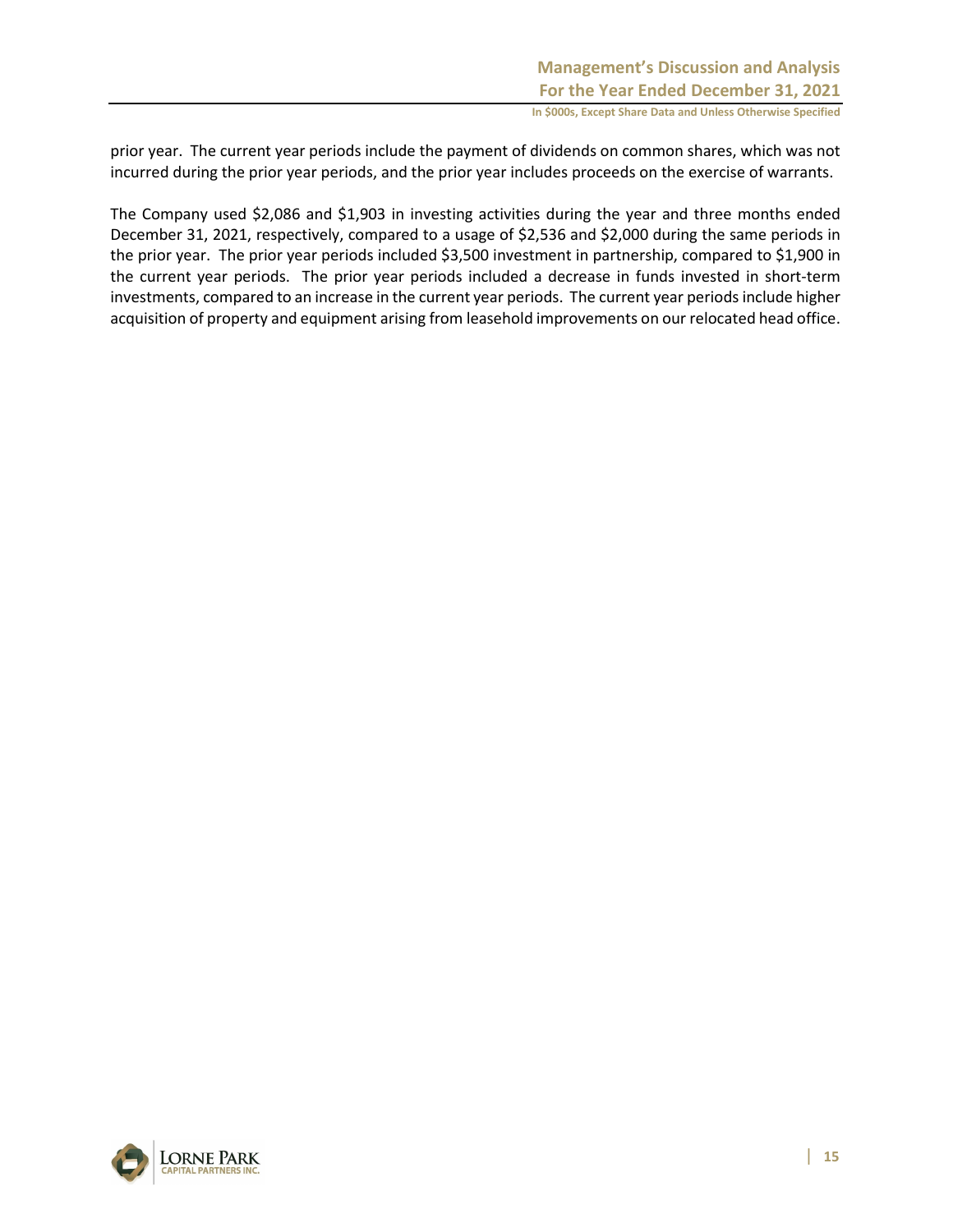# **Summary of Quarterly Results**

|                                         |    |              |     |               |     |            |    |                  |     | As at and for the three months ended |                  |    |                 |    |            |
|-----------------------------------------|----|--------------|-----|---------------|-----|------------|----|------------------|-----|--------------------------------------|------------------|----|-----------------|----|------------|
|                                         |    | December 31, |     | September 30, |     | June 30,   |    | March 31,        |     | December 31,                         | September 30,    |    | June 30,        |    | March 31,  |
|                                         |    | 2021         |     | 2021          |     | 2021       |    | 2021             |     | 2020                                 | 2020             |    | 2020            |    | 2020       |
| Assets under management                 |    | \$1,956,330  | \$  | 1,791,573     | \$  | 1,747,681  | \$ | 1,677,090        | \$  | 1,587,092                            | \$<br>1,493,561  | \$ | 1,413,736       | \$ | 1,282,675  |
|                                         |    |              |     |               |     |            |    |                  |     |                                      |                  |    |                 |    |            |
| Revenue                                 | \$ | 8,367        | -\$ | 5,874 \$      |     | $5,621$ \$ |    | 5,289            | \$  | $5,033$ \$                           | $4,693$ \$       |    | 4,468           | Ŝ. | 4,528      |
| <b>Operating Expenses</b>               |    |              |     |               |     |            |    |                  |     |                                      |                  |    |                 |    |            |
| Salaries and benefits                   |    | 4,242        |     | 4,006         |     | 3,803      |    | 3,658            |     | 3,449                                | 3,440            |    | 3,376           |    | 3,388      |
| <b>Professional fees</b>                |    | 158          |     | 97            |     | 109        |    | 97               |     | 57                                   | 74               |    | 53              |    | 107        |
| Investment research fees                |    | 69           |     | 79            |     | 81         |    | 81               |     | 66                                   | 65               |    | 65              |    | 60         |
| Direct fund costs                       |    | 618          |     | 264           |     | 237        |    | 315              |     | 275                                  | 245              |    | 234             |    | 234        |
| Rent and facility                       |    | 30           |     | 30            |     | 37         |    | 27               |     | 40                                   | 35               |    | 43              |    | 39         |
| Marketing and client retention          |    | 1,278        |     | 31            |     | 57         |    | 45               |     | 34                                   | 57               |    | 29              |    | 50         |
| Depreciation and amortization           |    | 578          |     | 539           |     | 553        |    | 544              |     | 428                                  | 362              |    | 362             |    | 362        |
| Other administrative costs              |    | 145          |     | 95            |     | 92         |    | 74               |     | 117                                  | 79               |    | 80              |    | 86         |
| Other Expense (Income)                  |    | 7,118        |     | 5,140         |     | 4,969      |    | 4,841            |     | 4,465                                | 4,357            |    | 4,242           |    | 4,327      |
| Public company expenses                 |    | 34           |     | 19            |     | 25         |    | 18               |     | 18                                   | 17               |    | 19              |    | 21         |
| <b>Financing costs</b>                  |    | 154          |     | 154           |     | 139        |    | 138              |     | 142                                  | 143              |    | 142             |    | 143        |
| Interest income                         |    | (1)          |     | (1)           |     | (1)        |    | (1)              |     | (2)                                  | (2)              |    | (3)             |    | (9)        |
| Share-based compensation                |    | 33           |     | 35            |     | 75         |    | 37               |     | 44                                   | 44               |    | 47              |    | 110        |
|                                         |    | 7,338        |     | 5,347         |     | 5,208      |    | 5,033            |     | 4,668                                | 4,559            |    | 4,447           |    | 4,593      |
|                                         |    |              |     |               |     |            |    |                  |     |                                      |                  |    |                 |    |            |
| Net income (loss) before                |    |              |     |               |     |            |    |                  |     |                                      |                  |    |                 |    |            |
| provision of income taxes               |    | 1,030        |     | 527           |     | 414        |    | 256              |     | 366                                  | 134              |    | 20              |    | (66)       |
| Provision for (recovery of) taxes       |    |              |     |               |     |            |    |                  |     |                                      |                  |    |                 |    |            |
| Current                                 |    | 702          |     | 265           |     | 260        |    | 182              |     | $\overline{a}$                       |                  |    |                 |    | 3          |
| Deferred                                |    | (354)        |     | (24)          |     | (23)       |    | (12)             |     | 341                                  | ä,               |    |                 |    |            |
|                                         |    | 348          |     | 240           |     | 237        |    | 169              |     | 341                                  | ÷.               |    | $\overline{a}$  |    | 3          |
| Net income (loss) and                   |    |              |     |               |     |            |    |                  |     |                                      |                  |    |                 |    |            |
| comprehensive income (loss)             | Ś  | 682          | \$  | 286           | -\$ | 176 \$     |    | 87 \$            |     | $25 \quad$ \$                        | 134 <sup>5</sup> |    | 20 <sub>5</sub> |    | (69)       |
|                                         |    |              |     |               |     |            |    |                  |     |                                      |                  |    |                 |    |            |
| Net income (loss) and                   |    |              |     |               |     |            |    |                  |     |                                      |                  |    |                 |    |            |
| comprehensive income (loss)             |    |              |     |               |     |            |    |                  |     |                                      |                  |    |                 |    |            |
| attributable to:                        |    |              |     |               |     |            |    |                  |     |                                      |                  |    |                 |    |            |
| Company's shareholders                  | \$ | $944 \;$ \$  |     | 527 \$        |     | 417S       |    | 323 <sup>5</sup> |     | $187 \;$ \$                          | $258 \;$ \$      |    | $144 \;$ \$     |    | 50         |
| Non-controlling interest                |    | (262)        |     | (241)         |     | (241)      |    | (236)            |     | (163)                                | (124)            |    | (124)           |    | (119)      |
|                                         | Ś  | 682          | \$  | 286           | \$  | 176        | \$ | 87               | \$  | 25                                   | \$<br>134        | \$ | 20 <sub>5</sub> |    | (69)       |
|                                         |    |              |     |               |     |            |    |                  |     |                                      |                  |    |                 |    |            |
| Weighted-average number of              |    |              |     |               |     |            |    |                  |     |                                      |                  |    |                 |    |            |
| common shares                           |    |              |     |               |     |            |    |                  |     |                                      |                  |    |                 |    |            |
| Basic                                   |    | 51,841,449   |     | 51,766,555    |     | 51,741,721 |    | 51,707,945       |     | 51,706,501                           | 51,406,577       |    | 50,995,001      |    | 50,995,001 |
| Diluted                                 |    | 53,516,007   |     | 53,301,440    |     | 53,363,674 |    | 53,071,160       |     | 52,822,956                           | 52,524,369       |    | 51,748,470      |    | 52,194,518 |
|                                         |    |              |     |               |     |            |    |                  |     |                                      |                  |    |                 |    |            |
| Income per common share<br><b>Basic</b> | \$ | $0.018$ \$   |     | 0.010         | -\$ | $0.008$ \$ |    | 0.006            | -\$ | $0.004$ \$                           | 0.005            | \$ | 0.003           | \$ | 0.001      |
| Diluted                                 | Ś  | 0.018        | Ś   | 0.010         | Ś   | 0.008      | Ś  | 0.006            | Ŝ.  | $0.004$ \$                           | 0.005            | Ś  | 0.003           | Ś  | 0.001      |

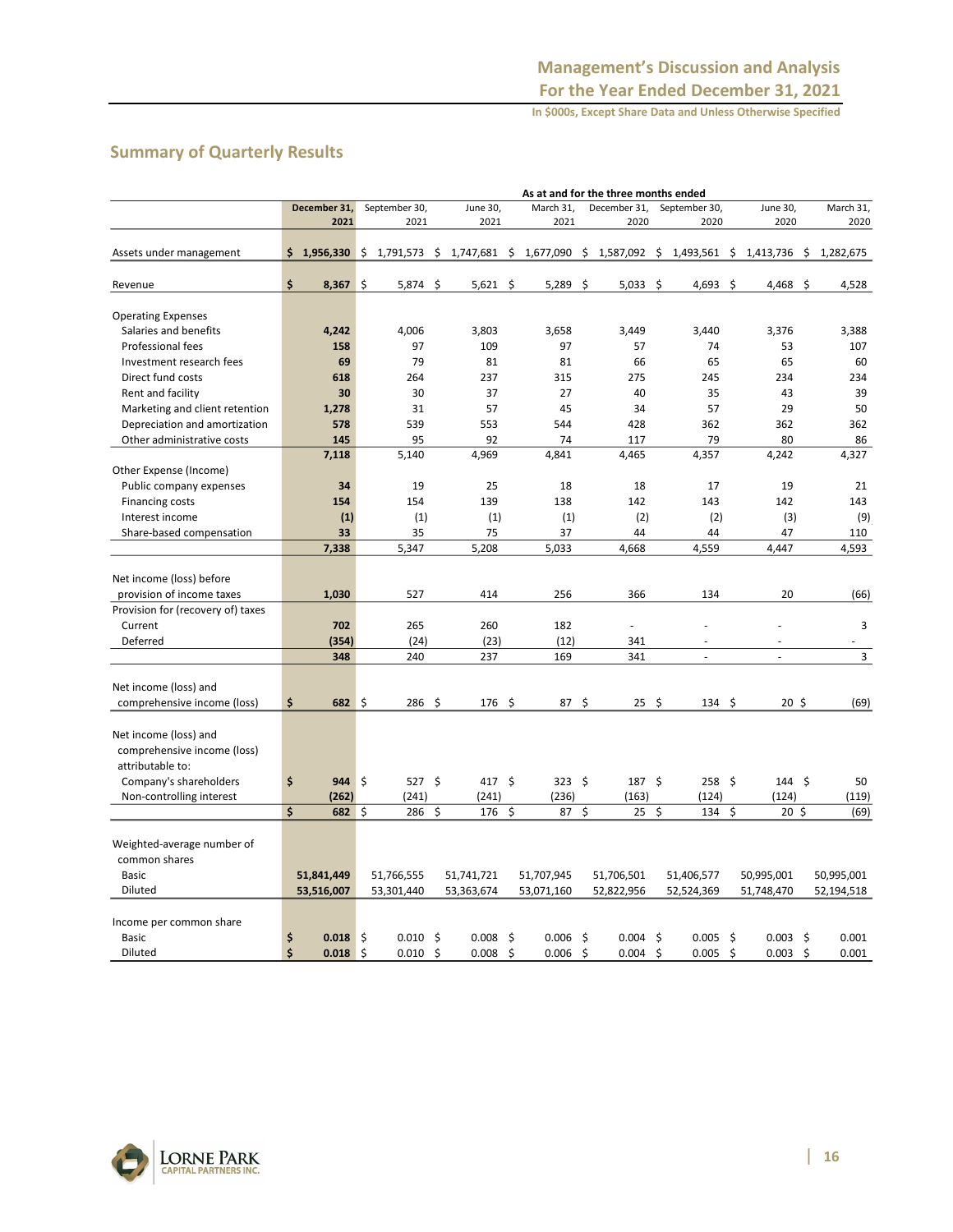#### **Related Party Transactions**

The Company considers its related parties to consist of members of its Board of Directors and officers, including their close family members and companies controlled or significantly influenced by such individuals, and reporting shareholders and their affiliates which may exert significant influence over the Company's activities.

Total compensation and other benefits paid or owing to directors and employees classified as key management, being individuals having authority and responsibility for planning, directing, and controlling the activities of the Company, are included as related party transactions.

The following is a summary of the transactions which occurred with related parties during the year and three months ended December 31, 2021 and 2020:

|                                                                        |                      | <b>Years ended</b> | Three months ended   |                      |           |    |                      |
|------------------------------------------------------------------------|----------------------|--------------------|----------------------|----------------------|-----------|----|----------------------|
|                                                                        | December 31,<br>2021 |                    | December 31,<br>2020 | December 31,<br>2021 |           |    | December 31,<br>2020 |
| Transactions with key management                                       |                      |                    |                      |                      |           |    |                      |
| Salaries, bonuses and net fees<br>Debenture interest expense*          | \$<br>2,161<br>50    | l \$               | 1,685<br>50          | \$                   | 731<br>13 | \$ | 388<br>13            |
| Share-based compensation                                               | 119                  |                    | 164                  |                      | 23        |    | 30                   |
|                                                                        | Ś<br>2,331           | -S                 | 1,899                | S                    | 766       | Ŝ. | 430                  |
| Other transactions with entities<br>related to directors<br>Legal fees | \$<br>48             | -S                 | 34                   | \$                   | 10        | -S |                      |

The following balances were outstanding with related parties as at December 31, 2021 and December 31, 2020:

|                                                                     | December 31,       |    | December 31, |
|---------------------------------------------------------------------|--------------------|----|--------------|
|                                                                     | 2021               |    | 2020         |
|                                                                     |                    |    |              |
| Amounts payable to key management, due on demand                    | Ś<br>378           |    | 312          |
|                                                                     |                    |    |              |
| Amounts payable to entities related to directors, due on demand     | Ś.<br>$\mathbf{0}$ | -Ś |              |
|                                                                     |                    |    |              |
| Debentures payable to key management, bearing interest at 8% per    |                    |    |              |
| annum, paid semi-annually, and due on the following maturity dates: |                    |    |              |
| June 15, 2022*                                                      | \$<br>340          |    | 340          |
| August 15, 2024*                                                    | 286                |    | 286          |

 The debenture transactions were made on the same terms, including interest rate, maturity, and security, as provided to third parties.

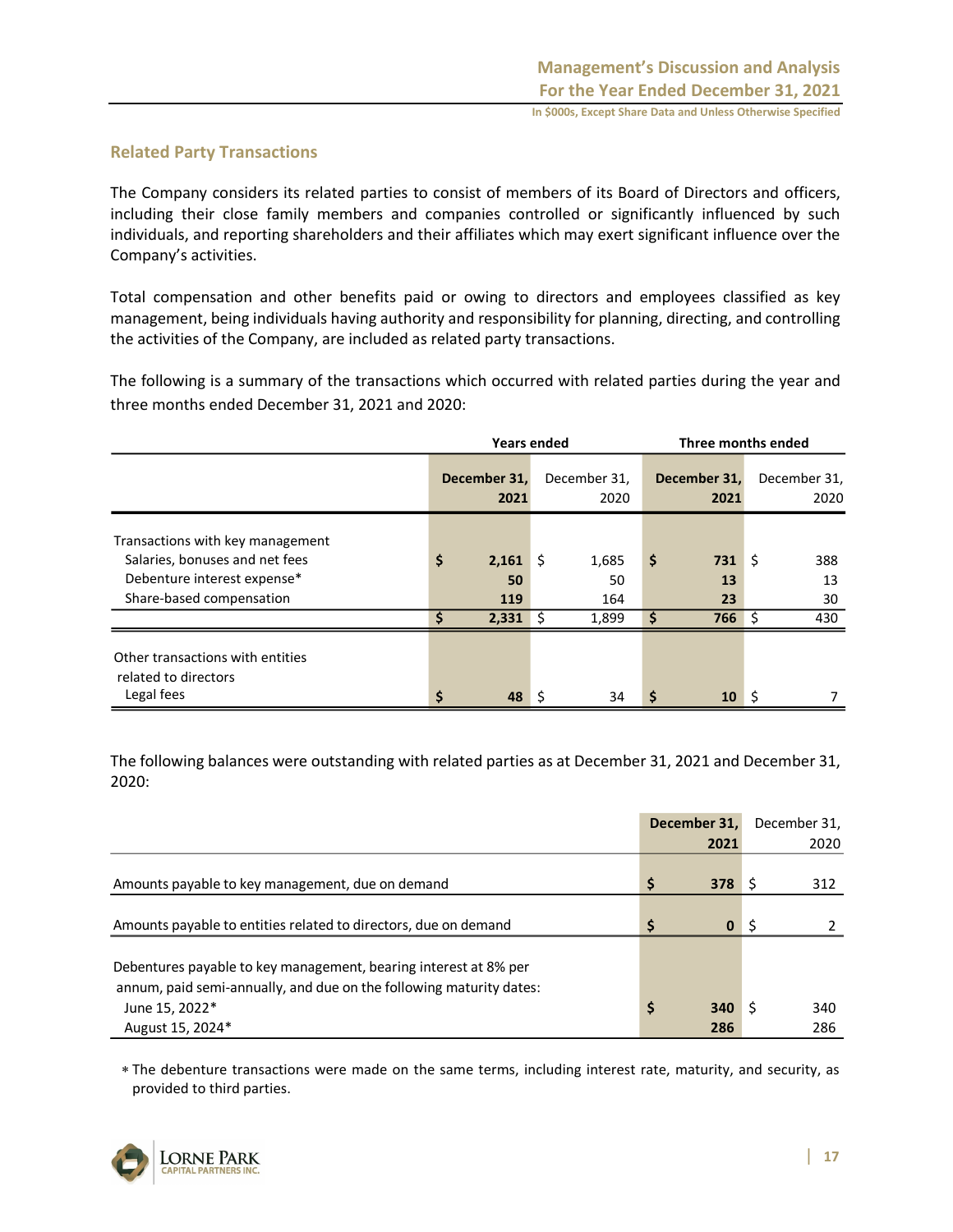Stephen Meehan is a member of the Board of Directors of the Company, and as at December 31, 2021 holds, directly or indirectly, 23.1% of the Company's outstanding shares (December 31, 2020 – 23.1%). Mr. Meehan has a controlling interest in JDI Bancorp Inc. ("JDI") and Glen Road Capital Partners Inc. ("GRCP"). As such, the Company considers Mr. Meehan, JDI, and GRCP related parties. Mr. Meehan does not receive any director fees for his role as a director of the Company. During the year and three months ended December 31, 2021, the Company incurred expenses of \$569 and \$156, respectively, through JDI to perform business development services for the Company (2020 – \$500 and \$88, respectively). GRCP occupies a portion of the head office of the Company, and the Company recovers from GRCP an amount based on the square footage occupied and the resources used by GRCP. During the year and three months ended December 31, 2021, the Company recovered from GRCP \$50 and \$14, respectively (2020 – \$64 and \$15, respectively). As at December 31, 2021, \$2 remains within accounts payable and accrued liabilities to JDI (December 31, 2020 – \$nil), and \$nil remains recoverable from GRCP (December 31, 2020 – \$nil). During the year and three months ended December 31, 2021, the Company did not grant Mr. Meehan any stock options (2020 – 100,000 and nil, respectively), and the share-based compensation expense recognized on grants to Mr. Meehan was \$9 and \$2, respectively (2020 – \$24 and \$4, respectively).

Robert Sewell is a member of the Board of Directors of the Company and is also the President and Chief Executive Officer of the Company. As at December 31, 2021, Mr. Sewell holds, directly or indirectly, 27.1% of the Company's outstanding shares (December 31, 2020 – 27.2%). As such, the Company considers Mr. Sewell to be a related party. Mr. Sewell does not receive any director fees for his role as a director of the Company. During the year and three months ended December 31, 2021, the Company incurred \$728 and \$275, respectively, in salary, commissions, ESSP Company contributions and bonus (2020 – \$550 and \$100, respectively). As at December 31, 2021, \$312 remains within accounts payable and accrued liabilities to Mr. Sewell (December 31, 2020 – \$250). During the year and three months ended December 31, 2021, the Company did not grant Mr. Sewell any stock options (2020 – 100,000 and nil, respectively), and the share-based compensation expense recognized on grants to Mr. Sewell was \$9 and \$2, respectively (2020 – \$24 and \$4, respectively). As at December 31, 2021, Mr. Sewell, directly or indirectly, is subscribed to \$250 in Company debentures (December 31, 2020 – \$250). During the year and three months ended December 31, 2021, the debenture interest expense relating to the debentures held by Mr. Sewell was \$20 and \$5, respectively (2020 – \$20 and \$5, respectively).

Carlo Pannella is Chief Financial Officer of the Company, and as such the Company considers Mr. Pannella to be a related party. During the year and three months ended December 31, 2021, the Company incurred \$331 and \$114, respectively, in salary, ESSP Company contributions and bonus (2020 – \$270 and \$83, respectively). As at December 31, 2021, \$nil remains within accounts payable and accrued liabilities to Mr. Pannella (December 31, 2020 – \$nil). During the year and three months ended December 31, 2021, the Company granted Mr. Pannella 100,000 and nil stock options, respectively (2020 – 100,000 and nil, respectively), and the share-based compensation expense recognized on grants to Mr. Pannella was \$38 and \$7, respectively (2020 – \$28 and \$5). As at December 31, 2021, Mr. Pannella, directly or indirectly, is subscribed to \$276 in Company debentures (December 31, 2020 – \$276). During the year and three months ended December 31, 2021, the debenture interest expense relating to the debentures held by Mr. Pannella was \$22 and \$6, respectively (2020 – \$22 and \$6, respectively).

Susan Schulze was Chief Operating Officer of the Company up to September 7, 2021, following which she was appointed VP of Practice Management, and as such the Company considers Ms. Schulze to be a related party. During the year and three months ended December 31, 2021, the Company incurred \$217 and \$61, respectively, in salary, ESSP Company contributions and bonus (2020 – \$205 and \$65,

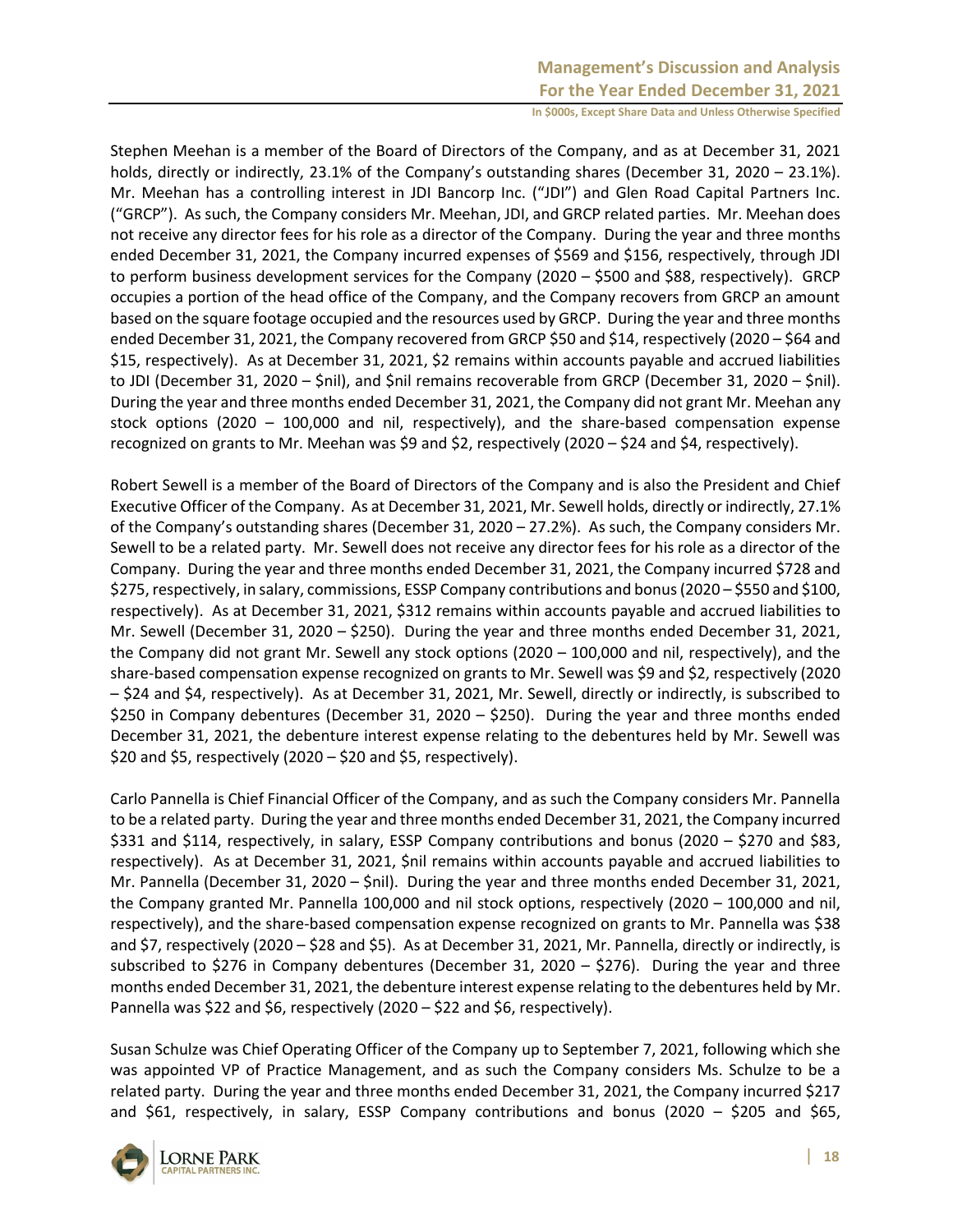respectively). As at December 31, 2021, \$36 remains within accounts payable and accrued liabilities to Ms. Schulze (December 31, 2020 – \$35). During the year and three months ended December 31, 2021, the Company did not grant Ms. Schulze any stock options (2020 – 100,000 and nil, respectively), and the share-based compensation expense recognized on grants to Ms. Schulze was \$13 and \$3, respectively (2020 – \$32 and \$6, respectively). As at December 31, 2021, Ms. Schulze, directly or indirectly, is subscribed to \$50 in Company debentures (December 31, 2020 – \$50). During the year and three months ended December 31, 2021, the debenture interest expense relating to the debentures held by Ms. Schulze was \$4 and \$1, respectively (2020 – \$4 and \$1, respectively).

Kari Tavener was Chief Compliance Officer of the Company until October 20, 2021, following which she was no longer engaged by the Company. The Company considers Ms. Tavener to have been a related party. During the year and three months ended December 31, 2021, the Company incurred \$137 and \$21, respectively, in salary, ESSP Company contributions, separation amounts and bonus (2020 – \$153 and \$41, respectively). As at December 31, 2021, \$nil remains within accounts payable and accrued liabilities to Ms. Tavener (December 31, 2020 – \$nil). During the year and three months ended December 31, 2021, the Company did not grant Ms. Tavener any stock options (2020 – 100,000 and nil, respectively), and the share-based compensation expense recognized on grants to Ms. Tavener was \$8 and \$1, respectively (2020 – \$24 and \$4, respectively). During the year and three months ended December 31, 2021, all of the 100,000 stock options held by Ms. Tavener expired.

Julianna Varpalotai-Xavier was appointed Chief Operating Officer of the Company on September 7, 2021, and was appointed Chief Compliance Officer of the Company on October 20, 2021, and as such the Company considers Ms. Varpalotai-Xavier to be a related party. During the year and three months ended December 31, 2021, the Company incurred \$158 and \$90, respectively, in salary, ESSP Company contributions and bonus (2020 – \$nil and \$nil, respectively). As at December 31, 2021, \$nil remains within accounts payable and accrued liabilities to Ms. Varpalotai-Xavier (December 31, 2020 – \$nil).

Christopher Dingle is Chairman of the Board of the Company, and as such the Company considers Mr. Dingle to be a related party. During the year and three months ended December 31, 2021, the Company incurred \$47 and \$20, respectively, in director fees (2020 – \$42 and \$15, respectively). As at December 31, 2021, \$20 remains within accounts payable and accrued liabilities to Mr. Dingle (December 31, 2020 – \$15). During the year and three months ended December 31, 2021, the Company granted Mr. Dingle 50,000 and nil stock options, respectively (2020 – 60,000 and nil, respectively), and the share-based compensation expense recognized on grants to Mr. Dingle was \$19 and \$4, respectively (2020 – \$14 and \$3, respectively).

James Williams is a member of the Board of Directors of the Company, and as such the Company considers Mr. Williams to be a related party. During the year and three months ended December 31, 2021, the Company incurred \$6 and \$3, respectively, in director fees (2020 – \$10 and \$7, respectively). As at December 31, 2021, \$3 remains within accounts payable and accrued liabilities to Mr. Williams (December 31, 2020 – \$6). During the year and three months ended December 31, 2021, the Company granted Mr. Williams 10,000 and nil stock options, respectively (2020 – 20,000 and nil, respectively), and the sharebased compensation expense recognized on grants to Mr. Williams was \$5 and \$1, respectively (2020 – \$5 and \$1, respectively).

David Brown is a member of the Board of Directors of the Company, and a Partner with a law firm, Weirfoulds LLP ("Weirfoulds"). Mr. Brown also holds a controlling interest in Keiller Capital ("Keiller"). As

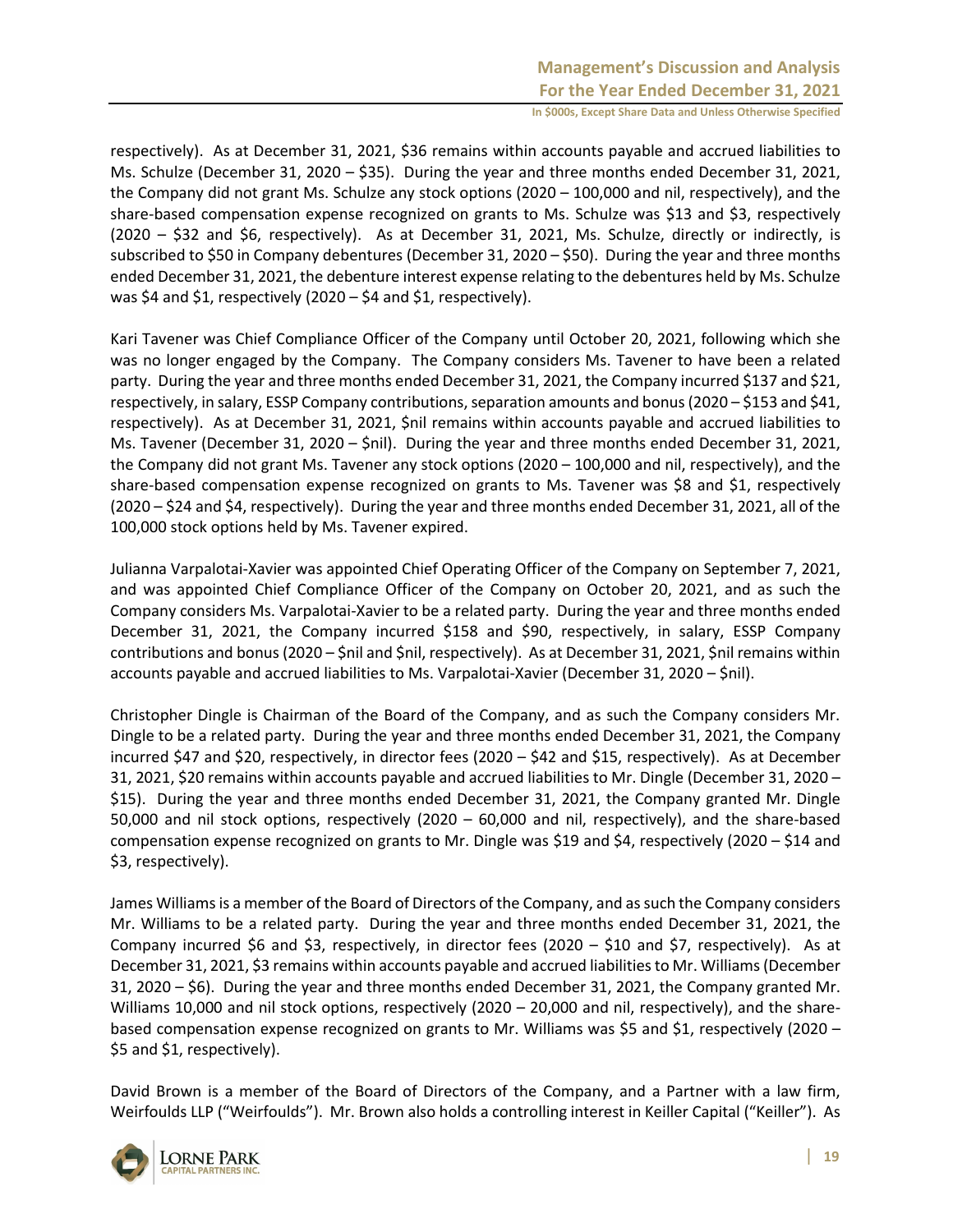such the Company considers Mr. Brown, Weirfoulds and Keiller to be related parties. Mr. Brown foregoes any director fees for his role as a director of the Company. During the year and three months ended December 31, 2021, the Company incurred \$48 and \$9, respectively, in legal fees with Weirfoulds (2020 – \$34 and \$7, respectively). As at December 31, 2021, \$1 remains within accounts payable and accrued liabilities to Weirfoulds (December 31, 2020 – \$2). During the year and three months ended December 31, 2021, the Company granted Keiller 20,000 and nil stock options, respectively (2020 – 20,000 and nil, respectively), and the share-based compensation expense recognized on grants to Keiller was \$7 and \$1, respectively (2020 – \$5 and \$1, respectively).

Peter Patchet is a member of the Board of Directors of the Company, and holds a controlling interest in 2615054 Ontario Inc. As such the Company considers Mr. Patchet and 2615054 Ontario Inc. to be related parties. During the year and three months ended December 31, 2021, the Company incurred \$18 and \$5, respectively, in director fees (2020 – \$19 and \$5, respectively). As at December 31, 2021, \$5 remains within accounts payable and accrued liabilities to 2615054 Ontario Inc. (December 31, 2020 – \$6). During the year and three months ended December 31, 2021, the Company granted Mr. Patchet 25,000 and nil stock options, respectively (2020 – 40,000 and nil, respectively), and the share-based compensation expense recognized on grants to Mr. Patchet was \$11 and \$2, respectively (2020 – \$10 and \$2, respectively). As at December 31, 2021, Mr. Patchet, directly or indirectly, is subscribed to \$50 in Company debentures (December 31, 2020 – \$50). During the year and three months ended December 31, 2021, the debenture interest expense relating to the debentures held by Mr. Patchet was \$4 and \$1, respectively (2020 – \$4 and \$1, respectively). During the year and three months ended December 31, 2021, Mr. Patchet exercised 25,000 stock options at an exercise price of \$0.40 for total cash proceeds to the Company of \$10.

#### **Risk Management**

The Company's business is subject to the risks of the competitive discretionary portfolio management industry and management has identified certain risks pertinent to its business including: credit risks, liquidity risks, market risks, concentration risks, capital requirements, dependence on senior management, the investment performance of the Company's investment solutions, sufficiency of insurance, competition from other discretionary portfolio management firms, significant redemptions of AUM, general business risks and liabilities, and future regulatory changes. Management attempts to assess and mitigate these risks by retaining experienced professional staff and assuring that the Board of Directors and senior management are monitoring these risks on a continual basis.

The disclosures below provide an analysis of the risk factors affecting the Company's business operations:

#### *Credit Risk*

Credit risk arises from deposits with banks, accounts receivable and the loan due from a related party. The Company does not hold any collateral as security but mitigates this risk by dealing only with what management believes to be financially sound counterparties, and accordingly, does not anticipate significant loss for non-performance. The maximum exposure to credit risk approximates the amount recognized on the statement of financial position.

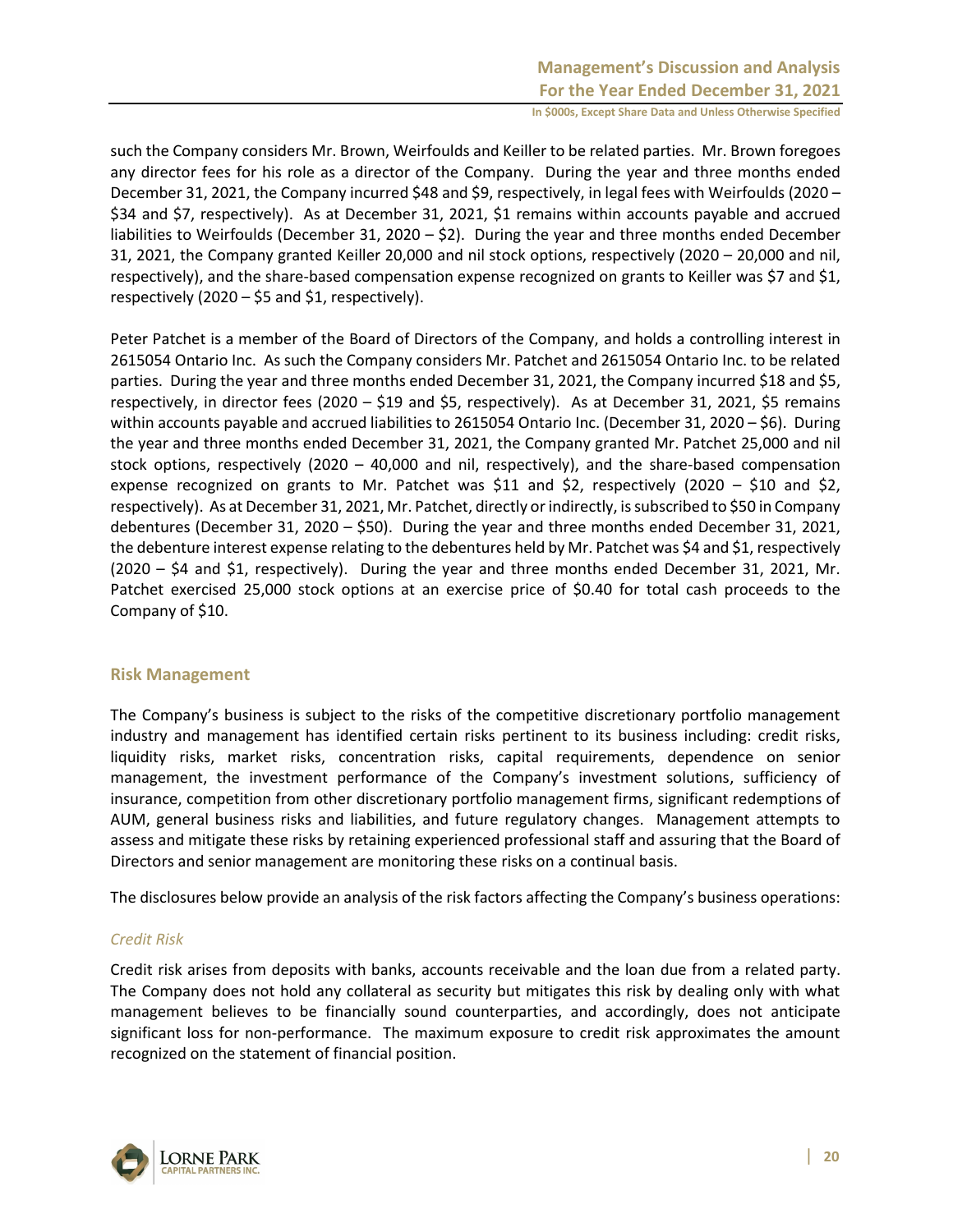Based on its practices and processes around charging and collecting management fees, its credit policies, its previous experience, and its assessment of the current economic environment and financial condition of the counterparties, as at December 31, 2021 and December 31, 2020, the Company does not believe any allowances for expected credit losses are required.

### *Liquidity Risk*

The Company's exposure to liquidity risk is dependent on the collection of accounts receivable and the loan due from a related party, and the raising of funds to meet commitments and sustain operations. The Company controls liquidity risk by management of working capital, cash flows and the issuance of share capital and debentures.

#### *Market Risk*

Market risk is the risk that the fair value or future cash flows of a financial instrument will fluctuate because of changes in market prices. Market risk comprises three types of risk: currency rate risk, interest rate risk and other price risk.

- 1. Currency risk is the risk to the Company's earnings that arise from fluctuations of foreign exchange rates. The Company does not have any significant number of financial instruments denominated in a foreign currency, and therefore is not currently exposed to any significant foreign currency exchange risk.
- 2. Interest rate risk is the risk that the fair value or future cash flows of a financial instrument will fluctuate because of changes in market interest rates. The Company is currently exposed to interest rate risk with respect to its short-term investments invested in money market funds. The sensitivity of this risk is not significant as at December 31, 2021 and December 31, 2020 due to the short-term nature of the instruments.
- 3. Other price risk is the risk that the fair value or future cash flows of a financial instrument will fluctuate because of changes in market prices (other than those arising from interest rate risk or currency risk), whether those changes are caused by factors specific to the individual financial instrument or its issuer, or factors affecting all similar financial instruments traded in the market.

Bellwether's financial performance is indirectly exposed to market risk. Any decline in financial markets or lack of sustained growth in such markets may result in a corresponding decline in performance and may adversely affect Bellwether's AUM and management fee revenue, which would reduce cash flow to the Company and ultimately impact its ability to manage its capital.

Management of market risk within Bellwether's AUM is the responsibility of the Chief Investment Officer, who has established a control environment that ensures risks are reviewed regularly and that risk controls throughout Bellwether are operating in accordance with regulatory requirements. Exposure to interest rate risk, foreign currency risk and equity risk is monitored by the Chief Investment Officer. When a particular market risk is identified, portfolio managers of the Company's investment solutions are directed to mitigate the risk by reducing their exposure.

#### *Risks Related to Assets Under Management*

Because the Company's revenues are directly related to the market value of the investments that its subsidiary is managing for Clients, a change in market indices could have a significant impact on the

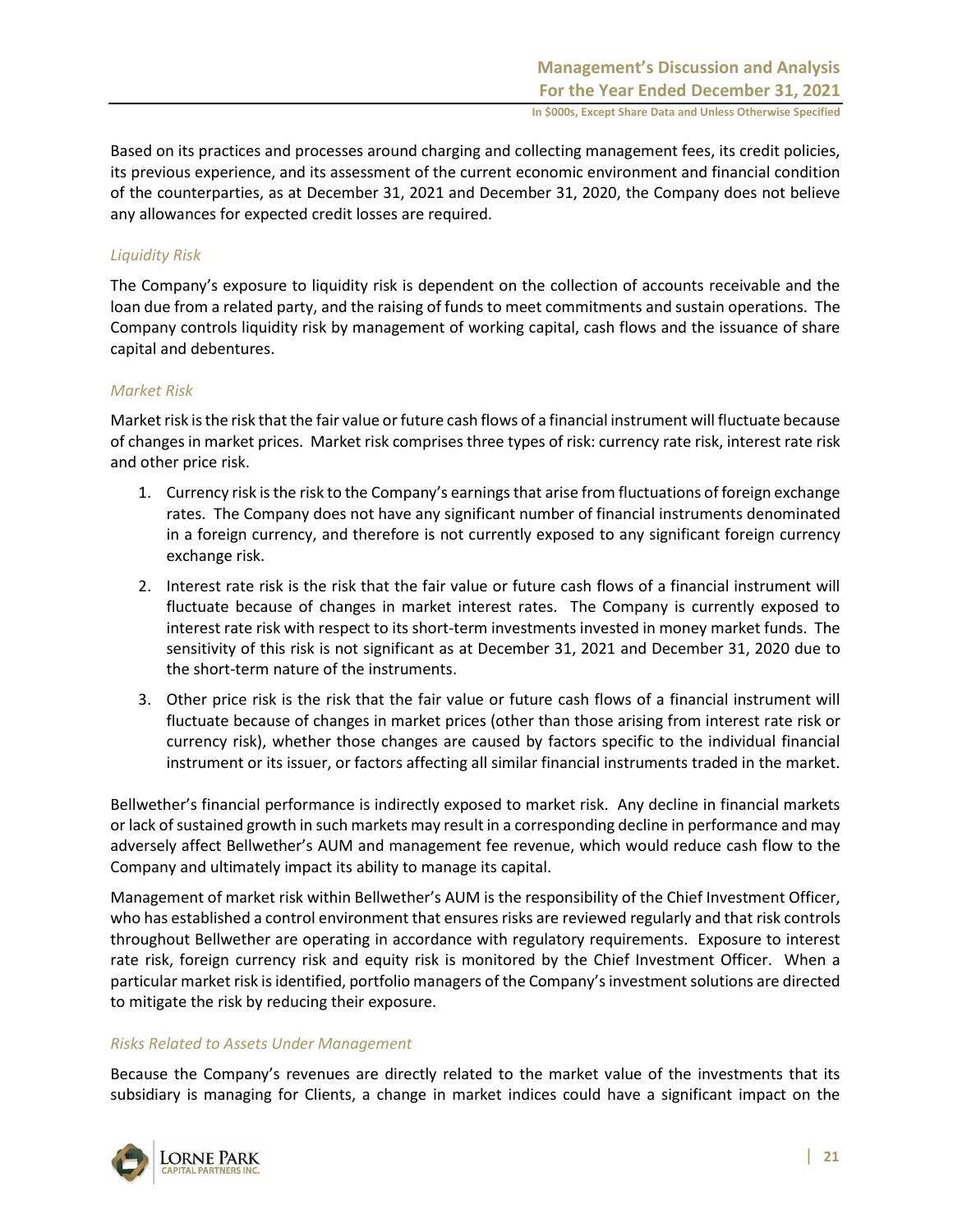Company's revenues. A 10% change in the Company's AUM of \$1,956,330 as at December 31, 2021, could impact future annual revenues by approximately \$2,800, compared to the December 31, 2020 AUM of \$1,587,092 and a potential revenue impact of \$2,050. A 10% change in the Company's average AUM for the twelve-months ended December 31, 2021 of \$1,760,739 would have impacted the revenues for that year by approximately \$2,500.

#### *Concentration Risk*

The Company's trade accounts receivable are due from clients and the Company believes that the entire accounts receivable balance is collectible. Accordingly, management has not provided an allowance for doubtful accounts as at December 31, 2021 or December 31, 2020.

#### *Capital Requirements*

Bellwether is subject to minimum regulatory capital requirements requiring the Company to keep sufficient cash or liquid assets on hand to maintain capital levels. Failure to maintain required regulatory capital may result in fines, suspension, or revocation of registration. A significant operating loss or an unusually large charge against regulatory capital could adversely affect the ability of the Company to expand or even maintain its present level of business and create a material adverse effect on Bellwether's business, results of operations and/or financial position.

#### *Dependence on Senior Management*

The success of the Company and its strategic focus is dependent to a significant degree upon the contributions of senior management. The loss of any of these individuals, or an inability to attract, retain and motivate sufficient numbers of qualified senior management personnel on the part of LPCP or its subsidiaries, could adversely affect the Company's business. This risk is partially mitigated by the fact that the senior management team are significant shareholders in the Company. Further mitigation has been attained through the implementation of key employee compensation packages composed of monetary short-term compensation and long-term stock-based compensation designed for the retention of key employees.

#### *Investment Performance of our Investment Solutions*

If the investment solutions managed by Bellwether are unable to achieve investment returns that are competitive with or superior to those achieved by other comparable investment products offered by Bellwether's competitors, such solutions may not attract new client AUM or may experience client attrition, which may have a negative impact on Bellwether's assets under management. This would have a negative impact on Bellwether's revenue and profitability.

#### *Sufficiency of Insurance*

The Company maintains various types of insurance which may include financial institution bonds, errors and omissions insurance, directors', trustees' and officers' liability insurance, and general commercial liability insurance. There is no assurance that claims will not exceed the limits of available coverage, that any insurer will remain solvent or willing to continue providing insurance coverage with sufficient limits or at a reasonable cost, or, that any insurer will not dispute coverage of certain claims due to ambiguities in the policies. A judgment against the Company or its subsidiaries in excess of available coverage could